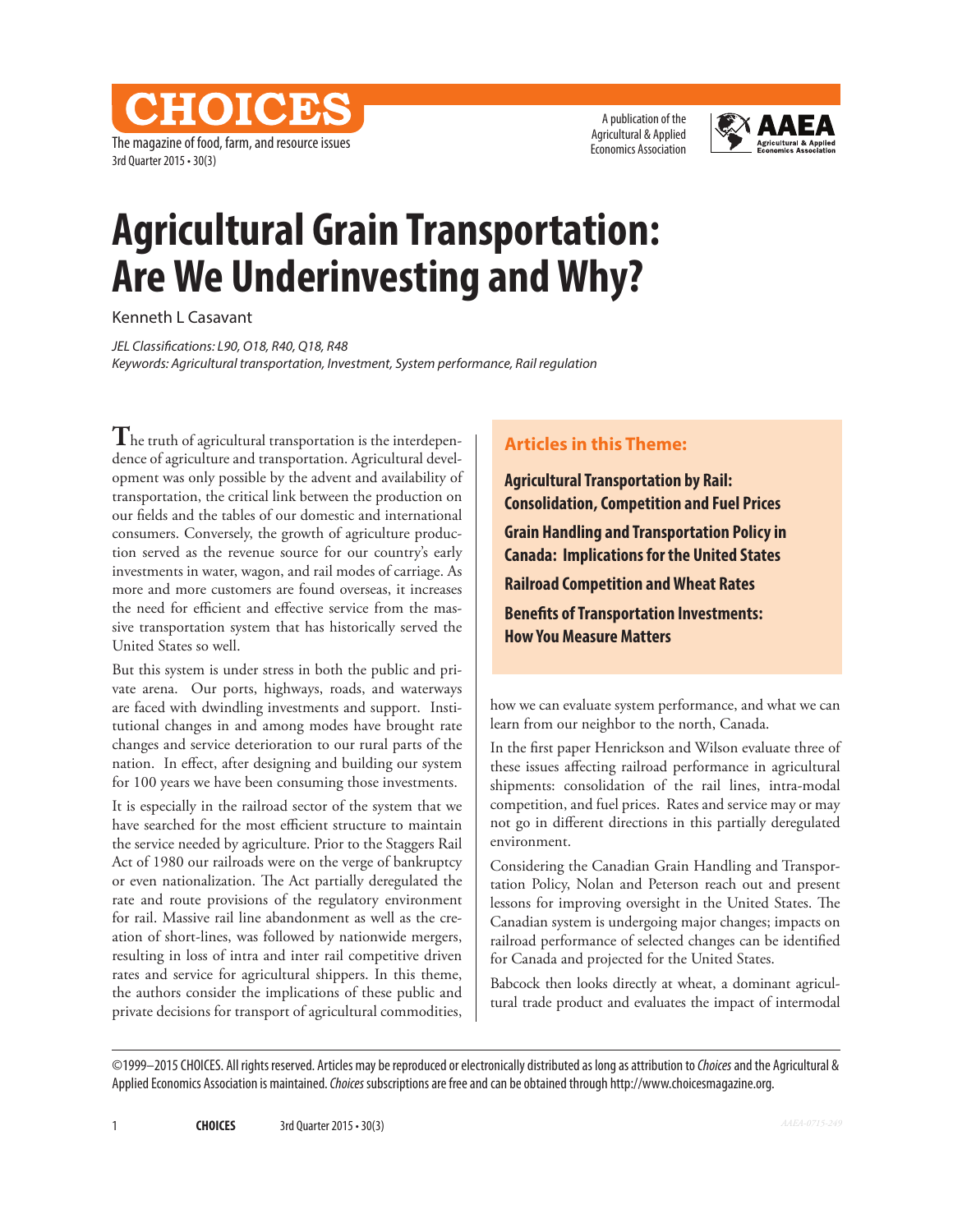competition on the transportation rates faced by American producers. He investigates wheat production locations and attendant modal choices and finds that they are dominant determinants of rates and service performances by railroads in terms of impacts on net shipper supply chain costs.

Finally, Sage takes a broader look at transportation systems, offering alternative means of measuring the benefits of transportation investments, from both public and private/

commercial viewpoints. He determines and outlines a rational prioritization framework for investment, one that can handle regional variations in competitiveness, whether highway, railroad, or public versus private.

*Kenneth L Casavant (casavantk@wsu. edu) is Director at Freight Policy Transportation Institute (FPTI), and Professor and Agricultural Economist at Washington State University, Pullman, WA.*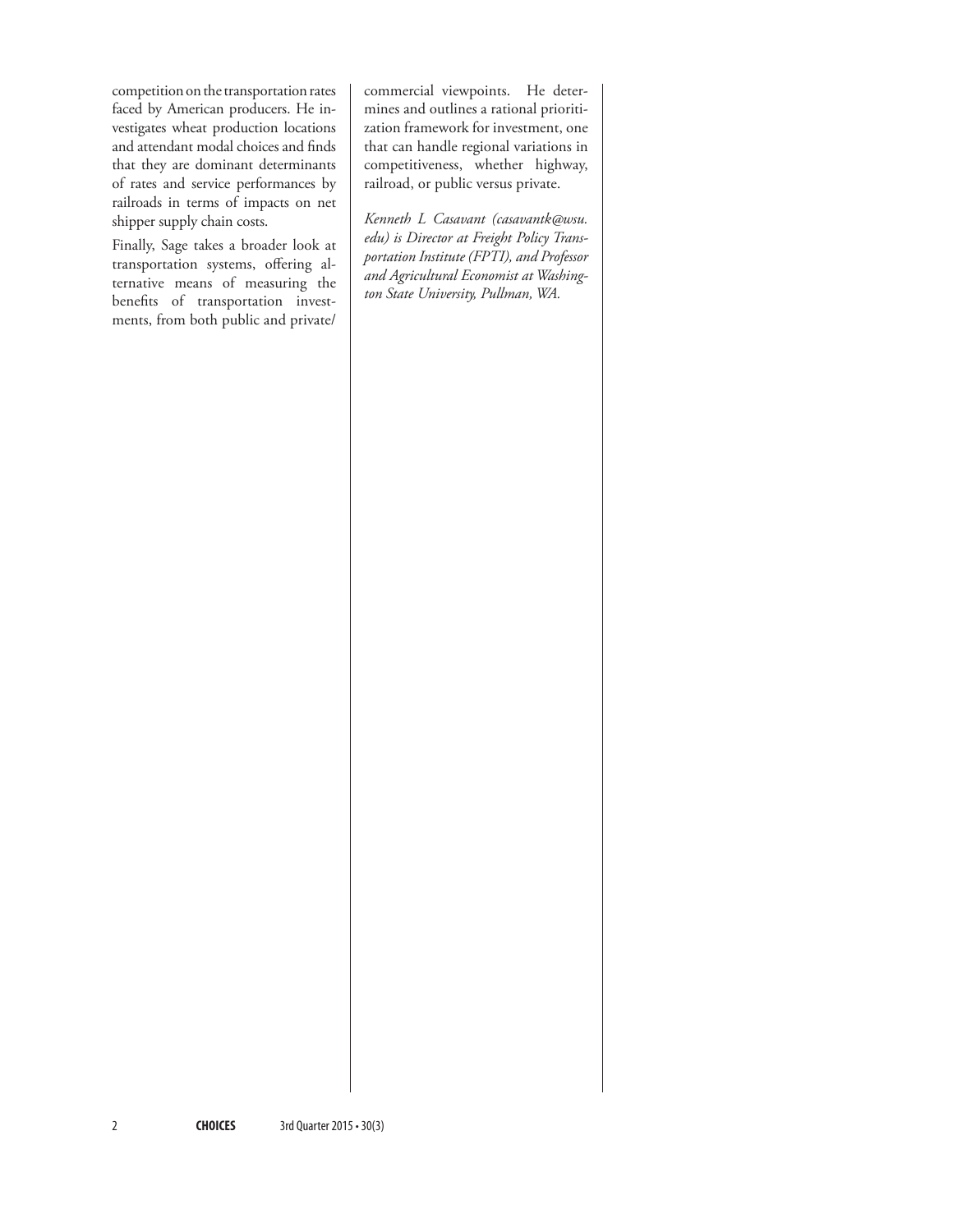The magazine of food, farm, and resource issues 3rd Quarter 2015 • 30(3)

CHOICES

A publication of the Agricultural & Applied Economics Association



# **Agricultural Transportation by Rail: Consolidation, Competition and Fuel Prices**

Kevin E. Henrickson and Wesley W. Wilson

*JEL Classifications: L90, L92, Q00, Q19 Keywords: Agricultural Transportation, Deregulation, Railroads*

**R**ailroads are a primary source of transportation for agricultural products in the United States. Over the last 35 years there have been numerous changes within this industry, beginning with the partial deregulation of the industry through the Staggers Rail Act of 1980. This Act provided railroads more pricing flexibility, and also eased the legal impediments to mergers as well as the abandonment of unprofitable rail lines. As such, real rates and costs fell dramatically following passage of the Staggers Act. In addition, the years following the passage of this legislation saw massive consolidation of the nation's largest railroads, the so-called Class 1 carriers (MacDonald and Cavalluzzo, 1996; Bitzan and Wilson, 2007). A large economic literature has documented some of the impacts of this 1980 Act (Wilson, 1994; Wilson, 1997; MacDonald and Cavalluzzo, 1996; Winston, 1993). At present, there are a new set of factors affecting the transportation of agricultural products by rail, making it useful to reexamine this industry in the context of the major provisions of the Staggers Act along with some of the changes that have resulted from partial deregulation.

#### **Staggers Rail Act**

The rail industry has been regulated since passage of the Interstate Commerce Act of 1887. This regulation was primarily aimed at the perceived problems associated with railroad behavior in markets in which there were few alternative railroads present, such as markets with one railroad acting as a monopolist. As such, the federal regulation was geared towards setting guidelines for how railroads could conduct business, including their rate policies, track operated, and merger activity. Indeed, virtually all rates were subject to regulation after the passage of this legislation, along with tremendous impediments to merger activity and strict rules regarding the abandonment of rail lines. However, over time, both new sources of competition—such as from truck and barge as well as new products like plastics—negatively impacted the industry. These negative impacts, along with the regulatory environment in which railroads operated, limited the ability of these firms to adapt and adjust to these changes. By the 1970s, the industry was largely in financial ruin, with many railroads in bankruptcy. Policymakers recognized the need for revamping regulation, and responded with the passage of the Railroad Revitalization and Regulatory Reform Act of 1976 and the Staggers Rail Act of 1980, which have had a tremendous effect on the industry.

### **Rate Regulation**

Prior to partial deregulation, all rates in the industry were subject to regulatory review and jurisdiction, limiting the railroads' ability to leverage their market power into their pricing decisions. This changed with the Stagger's Rail Act, which gave railroads *some* pricing flexibility, along with some relief to the regulatory agency through the introduction of a staged process for judging the reasonableness of a given rate.

The first step in this process for determining the reasonableness of a rate was to determine whether the railroad in question was "market dominant" (Wilson, 1996; Bitzan and Tolliver, 1998). In order to determine if market dominance exists for a given rate, the regulatory agency first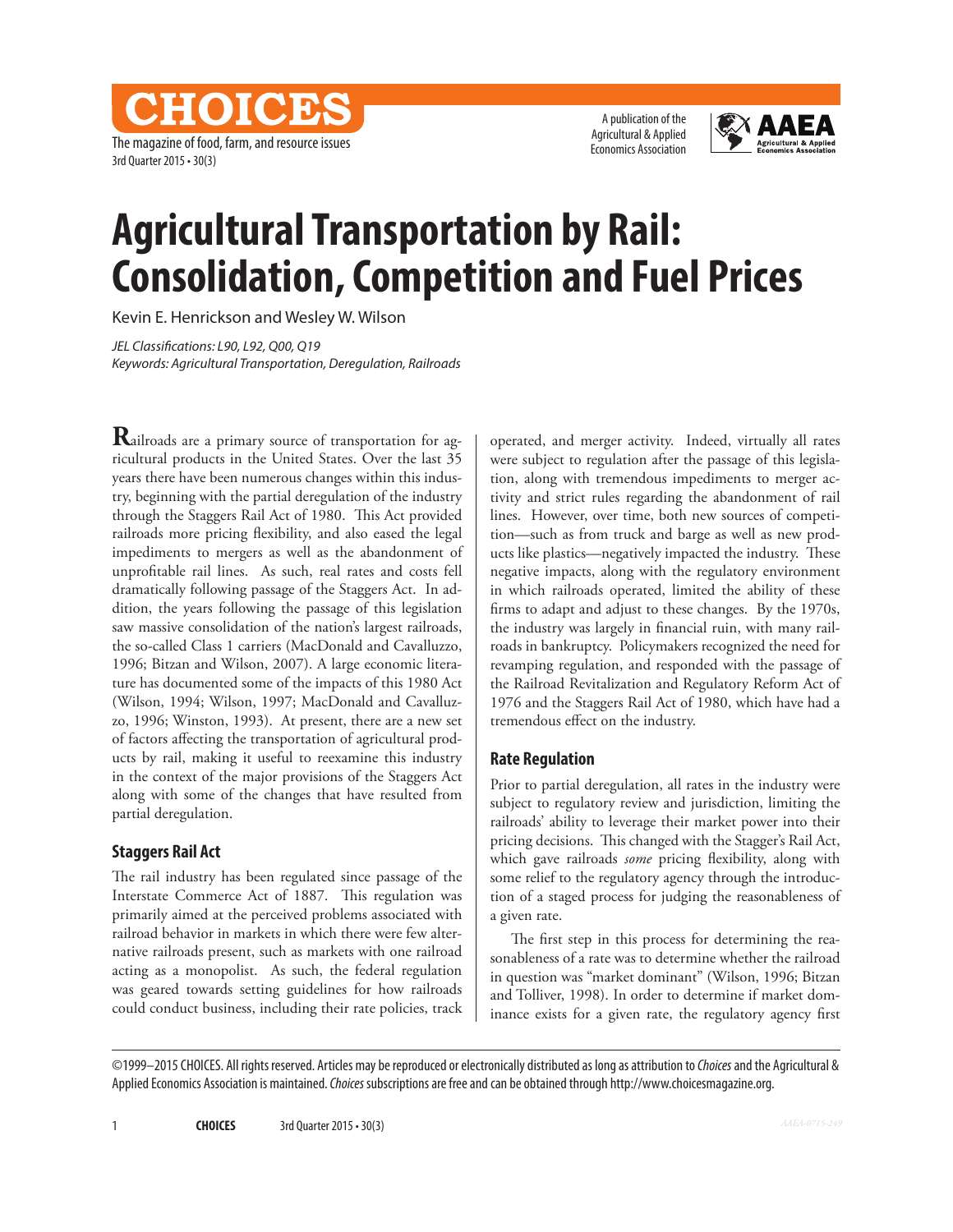calculates the ratio of revenue to variable cost (that is, the costs that vary with service). If this measure is less than 180%, the railroad is deemed to not be market dominant, a finding that is not rebuttable. However, if the calculated ratio is greater than 180%, then the regulatory agency takes a second step in assessing whether competitive factors are present or not. Only if a railroad is found to be market dominant over the movement in question, can the reasonableness of their rate be considered. This implies that only if the revenue to variable cost ratio is greater than 180%, and the regulatory agency finds that competitive factors—such as intra-modal and inter-modal competition—are not present, the reasonableness of the rate can be examined.

Assuming that the above process yields a finding of market dominance, the reasonableness of the rate is evaluated using one of three alternative criteria that are earmarked for "large", "medium", and "small" cases. In a large case, the stand-alone cost test (SAC) is used. This test holds that the rate charged cannot exceed the rate that would be charged by a hypothetical stand-alone railroad charging enough to fully cover all of its costs. In practice, the SAC criterion is difficult to implement, the costs to shippers to bring a case is substantial, while the length of time to reach a decision largely eliminates its use in a regulatory proceeding (Pittman, 2010). In a medium-sized case, there is a simplified SAC test with set guidelines on the determination of the hypothetical railroad. Finally, for small cases, reasonableness is determined by a three-benchmark test, which generally compares the markup over costs paid by challenged rates to average markups on comparable traffic. While the methodology for examining medium and small cases is more palatable, the maximum reparations on these cases could not exceed \$5 million for medium cases or \$1 million for small cases. Recently, however, the simplified SAC limits were removed and the threebenchmark limit was raised to \$4 million. This was exceedingly important in that the actual damages awarded were relatively small compared to the advantages gained by the market dominant railroad under the previous rules.

The size of damages and the method for determining whether the railroad is market dominant in general, is particularly significant for agricultural shippers, as most of these shipments emanate from areas that are remote, with limited availability of intra-modal transportation options. Indeed, as shown below, most areas have only one shipping option, a factor made worse in the post Staggers era, as the rail network has shrunk due both to railroads abandoning low density lines, as well as railroad consolidation, limiting the availability of intra-modal competition. While intermodal transportation options are still present, their ability to compete with rail transportation is limited based on location and distance. For example, truck competition is important for short haul distances, but is much more expensive on a per-mile basis, limiting its ability to compete on the longer routes that railroads tend to focus on. Alternatively, barge competition is also a viable alternative, but is limited geographically (MacDonald, 1987; Burton, 1993; Henrickson and Wilson, 2014). Combined, these observations illustrate how most agricultural shipments arise from geographically dispersed locations with little opportunity for intra-modal competition, travel long distances, for which truck is not a feasible option, and only have barge as a viable alternative if the shipper is located in close proximity to a major waterway.

# **Consolidation and Abandonment Implications**

In addition to its impact on rates, the Staggers Rail Act also substantially eased the regulatory impediments to merger activity. As noted in Bitzan and Wilson (2007), the number of Class 1 railroads has fallen dramatically since the passage of this legislation. In 1983, there were 28 Class 1 railroads operating, but by 2003, only seven remained. While six railroads were declassified as Class 1 carriers, the other railroads that existed in 1983 were consolidated into the seven Class 1 railroads in operation today. Bitzan and Wilson (2007) additionally find that consolidation has reduced industry costs by approximately 11.4%. This consolidation of railroads has been a major result of the Staggers Act and, along with easier abandonment of lines, has led to a very different industry today than what was present in 1980. Indeed, these changes have left many shippers without direct service—requiring a truck movement to access rail—or without direct access to a Class 1 carrier, requiring an interchange. These forces, all act together to put upward pressure on rail rates, but the analysis of this effect is somewhat limited in the literature.

The economic welfare consequences of these horizontal mergers are often cast in terms of the so-called Williamson (1968) model of mergers. In this model, there are two different effects: a cost synergies effect, which may have a downward impact on railroad costs, and the direct impact of a reduction in competitors, which places an upward impact on rail rates. Economists have analyzed whether the theoretical effects predicted by economic theory have materialized in the real world of rail markets. For example, Bitzan and Wilson (2007), as well as others (Berndt et al., 1993; Vellturo et al., 1992), find that consolidation has indeed reduced costs to some degree, while a study by Ivaldi and McCullugh (2012) finds that "shipper surplus and total welfare have remained fairly constant in U.S. freight rail markets despite a dramatic degree of consolidation in the industry." Ivaldi and McCullugh (2012) also find that surplus increased in intermodal markets, while bulk markets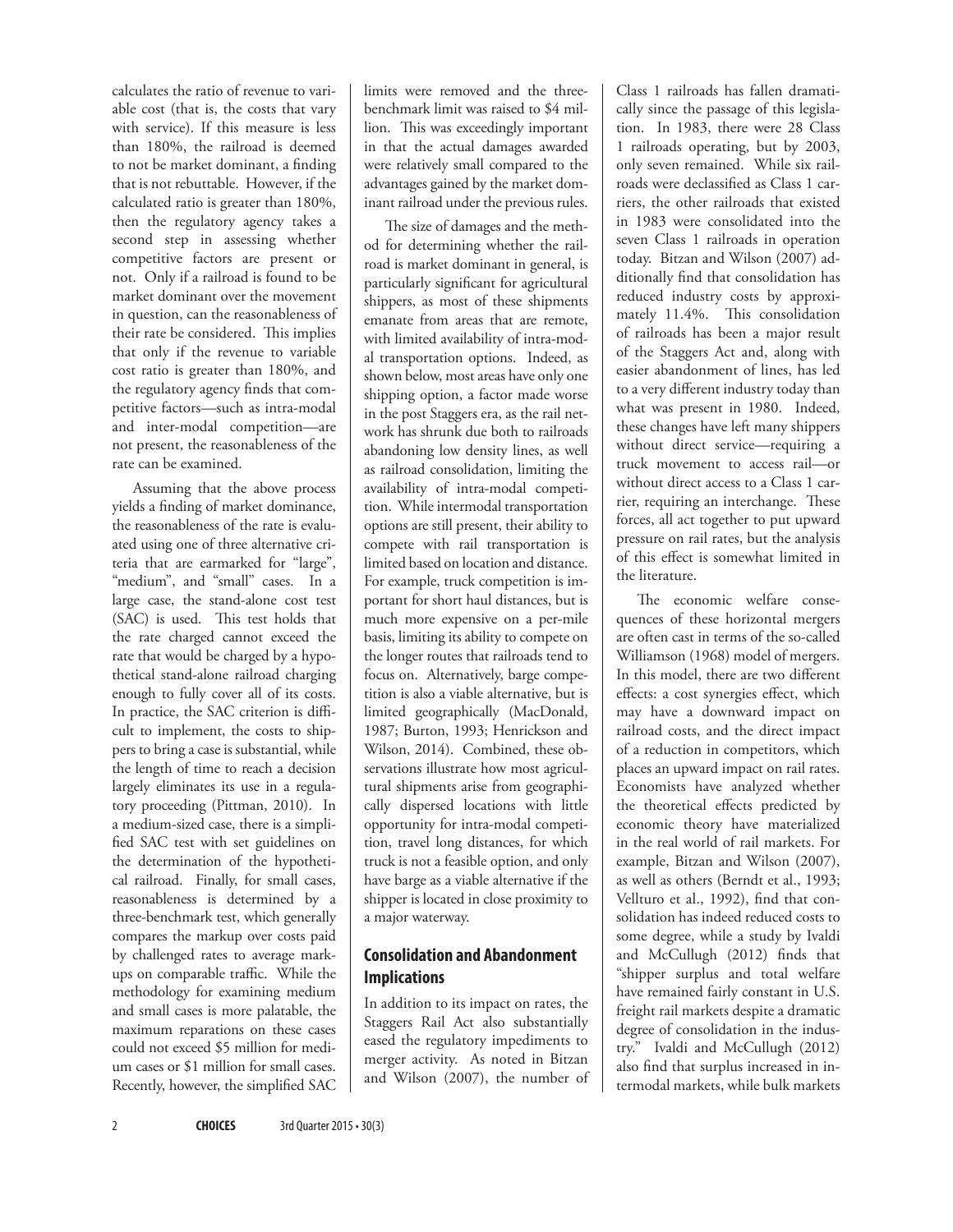

Source: Calculated from the Carload Waybill Statistics.

#### **Table 1:** Major Agricultural Commodities (1990-2013)

| Commodity                                                                                        | Tonnage (millions) | Share | Cumulative |  |  |  |  |  |  |
|--------------------------------------------------------------------------------------------------|--------------------|-------|------------|--|--|--|--|--|--|
| Corn                                                                                             | 1,760              | 44.81 | 44.81      |  |  |  |  |  |  |
| Wheat                                                                                            | 1,140              | 29.02 | 73.83      |  |  |  |  |  |  |
| Soybeans (Soya Beans)                                                                            | 498                | 12.68 | 86.51      |  |  |  |  |  |  |
| <b>Barley</b>                                                                                    | 123                | 3.13  | 89.64      |  |  |  |  |  |  |
| Sorghum Grains                                                                                   | 106                | 2.7   | 92.34      |  |  |  |  |  |  |
| <b>Other</b>                                                                                     | 301                | 7.66  | 100        |  |  |  |  |  |  |
| Total                                                                                            | 3,928              | 100   | 100        |  |  |  |  |  |  |
| Source: Surface Transportation Board, Public Use Carload Waybill<br><b>Statistics, 1990-2013</b> |                    |       |            |  |  |  |  |  |  |

have offset the loss of surplus in general freight. In addition, they conclude that surplus has increased for bulk shippers, but that the majority of that surplus was only realized after most mergers were completed, and were primarily driven by reductions in unit costs. It is also quite noteworthy that that they estimate a measure of markup—defined as the Lerner Index, or rate-marginal cost/rate—for bulk shipments to be about 75%.

#### **Railroad and Agricultural Markets**

Over the last 24 years, the quantity of rail shipments of agricultural products throughout the United States has increased, as shown in Figure 1. While railroads haul a wide variety of agricultural products, the primary commodities carried are corn, wheat, soybeans, barley, and sorghum, commodities that account for over 90% of annual rail farm product tonnages. Specifically, while there are 93 different classifications of "Farm Products" hauled by railroads at the five digit Standardized Transportation Commodity Codes, corn (44.8%), wheat (29.0%), soybeans (12.7%), barley (3.1%), and sorghum (2.7%) total over 90% of all rail transportation of farm products between 1990 and 2013. As such, we focus on wheat, corn, and soybeans in what follows, with Table 1 summarizing the total tonnages (in millions) over this time

|  | Table 2: Production of Corn, Wheat and Soybeans by State over Time (in millions of bushels) |  |  |  |
|--|---------------------------------------------------------------------------------------------|--|--|--|
|  |                                                                                             |  |  |  |

| State                                                                                             | Corn    |         |          | Wheat   |         |          | Soybean |         |          |
|---------------------------------------------------------------------------------------------------|---------|---------|----------|---------|---------|----------|---------|---------|----------|
|                                                                                                   | 1990-93 | 2010-13 | % Change | 1990-93 | 2010-13 | % Change | 1990-93 | 2010-13 | % Change |
| <b>ILLINOIS</b>                                                                                   | 1361    | 1818    | 34       | 66      | 40      | $-40$    | 372     | 437     | 8        |
| <b>IOWA</b>                                                                                       | 1443    | 2132    | 48       |         |         | $-60$    | 324     | 453     | 17       |
| NEBRASKA                                                                                          | 944     | 1478    | 57       | 70      | 56      | $-21$    | 89      | 248     | 47       |
| INDIANA                                                                                           | 701     | 842     | 20       | 35      | 23      | $-35$    | 190     | 248     | 13       |
| MINNESOTA                                                                                         | 636     | 1289    | 102      | 104     | 75      | $-28$    | 166     | 297     | 28       |
| <b>KANSAS</b>                                                                                     | 218     | 476     | 119      | 397     | 335     | $-15$    | 53      | 116     | 37       |
| OHIO                                                                                              | 403     | 525     | 30       | 60      | 42      | $-31$    | 144     | 217     | 20       |
| NORTH DAKOTA                                                                                      | 35      | 321     | 809      | 375     | 292     | $-22$    | 15      | 139     | 81       |
| <b>MISSOURI</b>                                                                                   | 227     | 350     | 54       | 61      | 36      | $-41$    | 135     | 190     | 17       |
| SOUTH DAKOTA                                                                                      | 228     | 640     | 181      | 114     | 102     | $-11$    | 53      | 159     | 50       |
| Source: USDA, NASS. The production figures are in millions averaged over a four year time period. |         |         |          |         |         |          |         |         |          |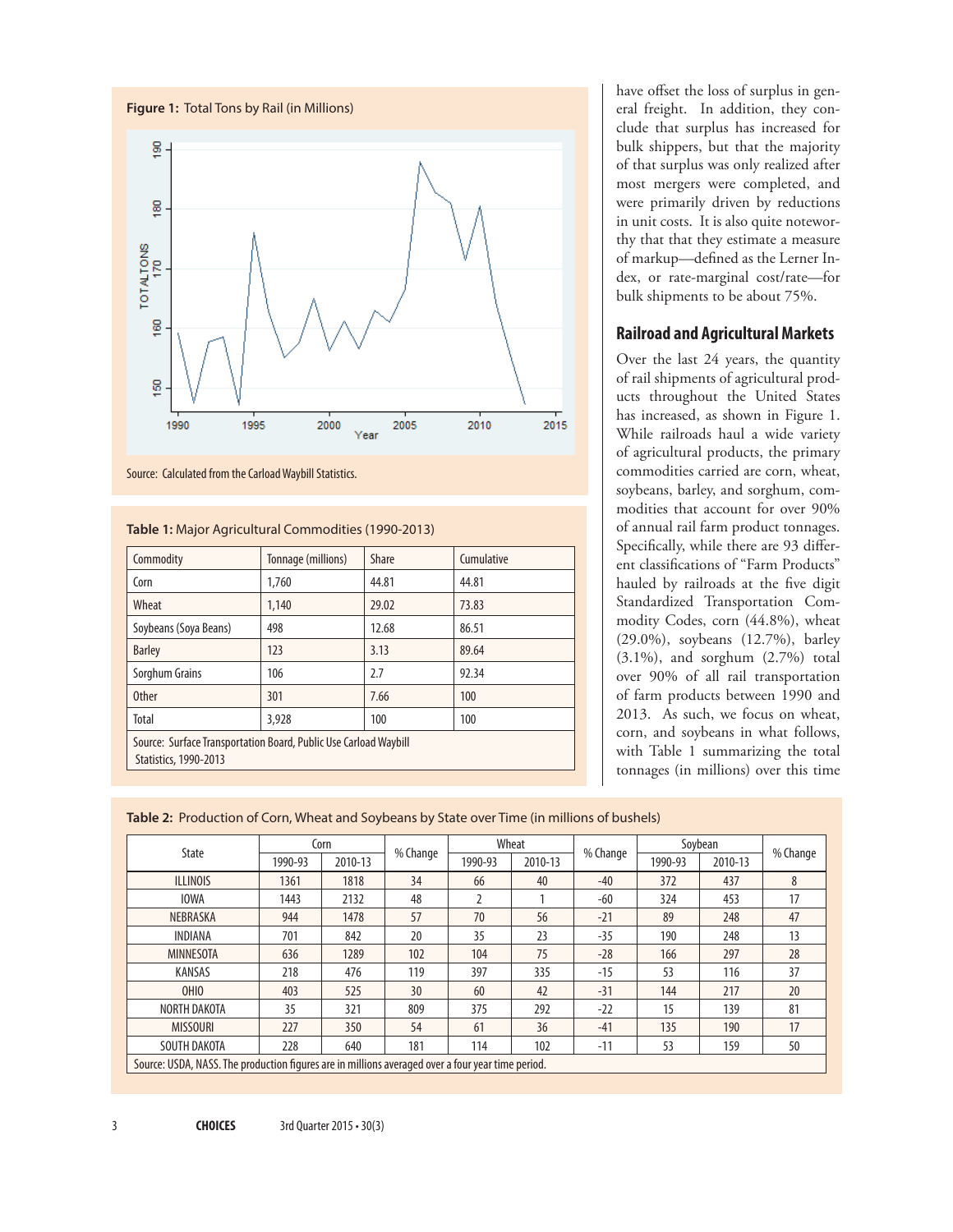

Source: Constructed from R-1 Financial Reports filed with the Surface Transportation Board.



**Figure 3:** Average Revenue Tonmiles and Miles of Road Per Firm

period, along with shares of all farm product traffic.

Given this background, the demand for rail transportation depends critically on the production of these five agricultural commodities. Table 2 contains summaries of state level agricultural production in 1990-1993

and 2010-2013, along with changes by state. It is particularly noteworthy that the top producing states for each commodity during 1990-1993, remain at the top in 2010-2013. However, outside of the top state for each commodity, there are remarkable changes illustrated in Table 2. For example, corn grew for all states, but, in particular, for Minnesota, Kansas, and North Dakota; wheat production fell in all states; while soybean production increased in all states, and, in particular for North Dakota.

As noted above, railroad markets have also changed dramatically over this time period. Between 1990 and 2013, there were multiple mergers in the rail market, reducing the number of Class I carriers from 14 to only 7. Coinciding with these mergers, there was a dramatic reduction in the miles of track operated. Between 1983 and 2012, miles of road operated by Class 1 carriers fell from 168,838 to 120,658 miles, with most of the reduction in the 1980s (Figure 2). This pattern continued into later years, but at a much slower rate, as the miles of road only fell from 133,189 to 120,658 between 1990 and 2012 (Railroad R-1 Reports filed with the Interstate Commerce Commission and the Surface Transportation Board). Also shown in Figure 2 is the doubling of revenue ton miles for Class 1 carriers over this same period of time. Figure 3 presents this same information on an average unit basis, showing that both miles of road and revenue ton-miles per firm have grown together as firm sizes have grown. However, from about 1999 to 2012, output per firm continues to grow, but miles of road have remained relatively constant. A particularly striking result illustrated in Figure 4 is that output per firm increased more than eight times between 1983 and 2012, while the network size (miles of road) has increased only slightly more than two times. This pattern points to substantially more intensive use of the rail network, along with the associated issues that agricultural shippers have faced in gaining access to this network; a result that for some locations has been exacerbated as railroads have reallocated resources to meet the growing demand for the transportation of oil from the Upper Midwest.

One of the largest issues associated with a smaller network along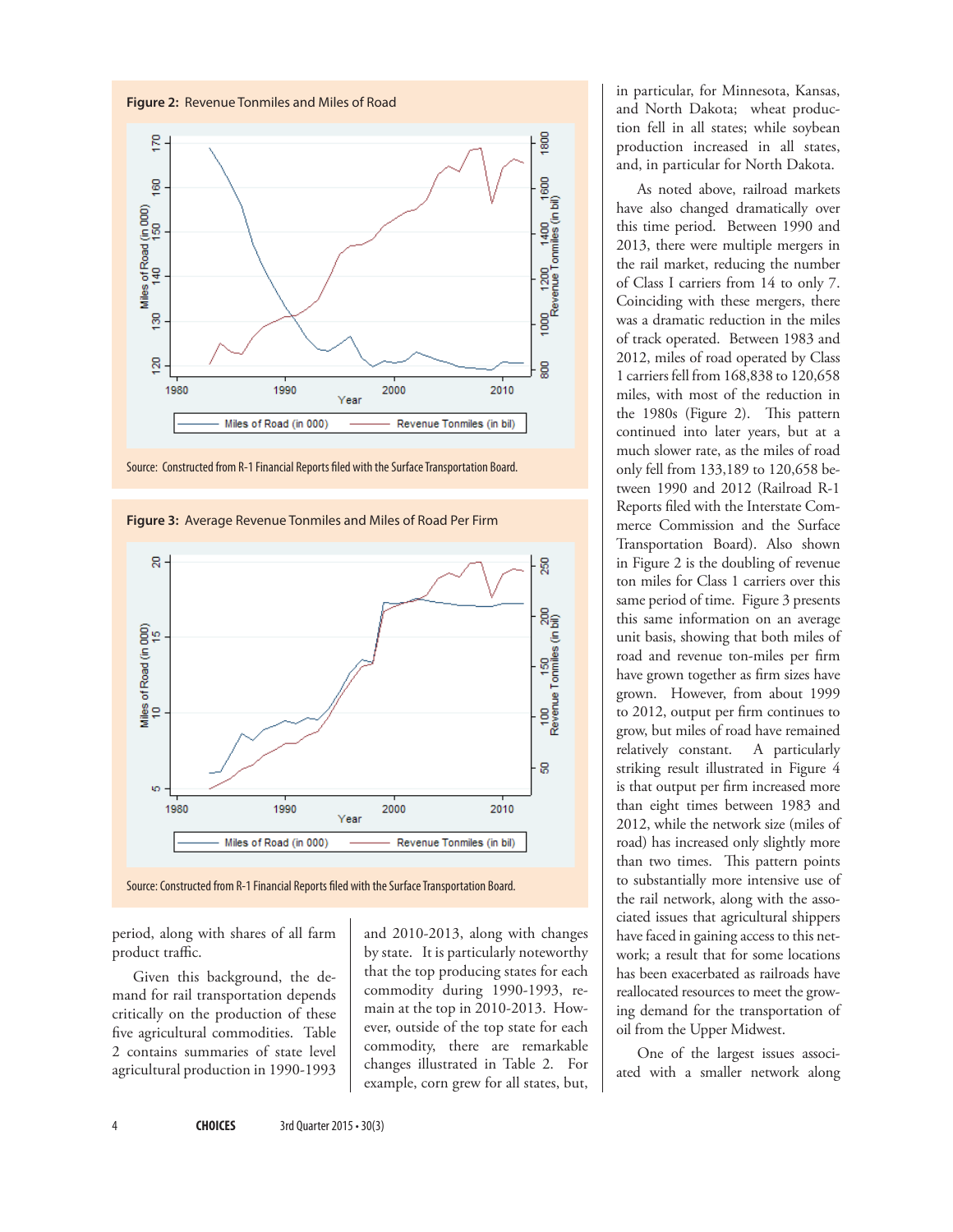with fewer firms using the network far more intensely, is the effect on pricing. In particular, as railroads have merged and abandoned, or sold rail lines to regional short-line carriers, the inevitable effect for shippers is less access to rail and/or less competition among Class 1 carriers. Information from the Oakridge National Laboratories

allows an assessment of these impacts. In these data, there were 1982 counties with rail service in either 1990 or 2013. In 1990, about 68% of these counties had access to Class 1 rail service, while 32% received service from non-Class I carriers. In 2013, these statistics remain virtually unchanged; however, of the counties that received







Source: Constructed from R-1 Financial Reports filed with the Surface Transportation Board.

Class 1 service, about 14% lost service between 1990 and 2013. In short, most counties in the United States do not receive railroad service presently, and even fewer receive Class 1 carriage. However, for those that did receive service in 1990, most continue to have service—only 32 of 1392 have lost service from any Class 1 carrier while only 14% have lost service from competing Class I carriers.

Another measure of the changing competitive environment comes from the railroads' annual reports (the Form R-1 reports). These data allow for the calculation of the Herfindhahl Index, an index of market power. If market power increases, all else equal, markups increase. Henrickson and Wilson, 2014 separated the railroads into east and west railroads, calculating the resulting Herfindahl Index for each region. While this standard measure of market power is somewhat overstated given that it captures only Class I carriers, Class 1 carriers account for over 90% of railroad traffic, which lessens this upward bias. Figure 5 illustrates this measure of concentration for each of these regions, and points to tremendous increases in concentration over time, attributed primarily to the merger and consolidation activity within the market, with only modest differences across regions. The increase in concentration of course reflect greater amounts of outputs held by larger firms, which in turn, points to pricing power and associated higher prices.

While much of the structural change in rail markets was realized in the 1980s and 1990s, a more recent effect on rail markets has been the tremendous increase in the cost of fuel to railroads which in turn is passed on to the shippers in the form of high rates. Figure 6 presents real fuel prices over time, and points very directly to the significant changes in these costs over the past decade.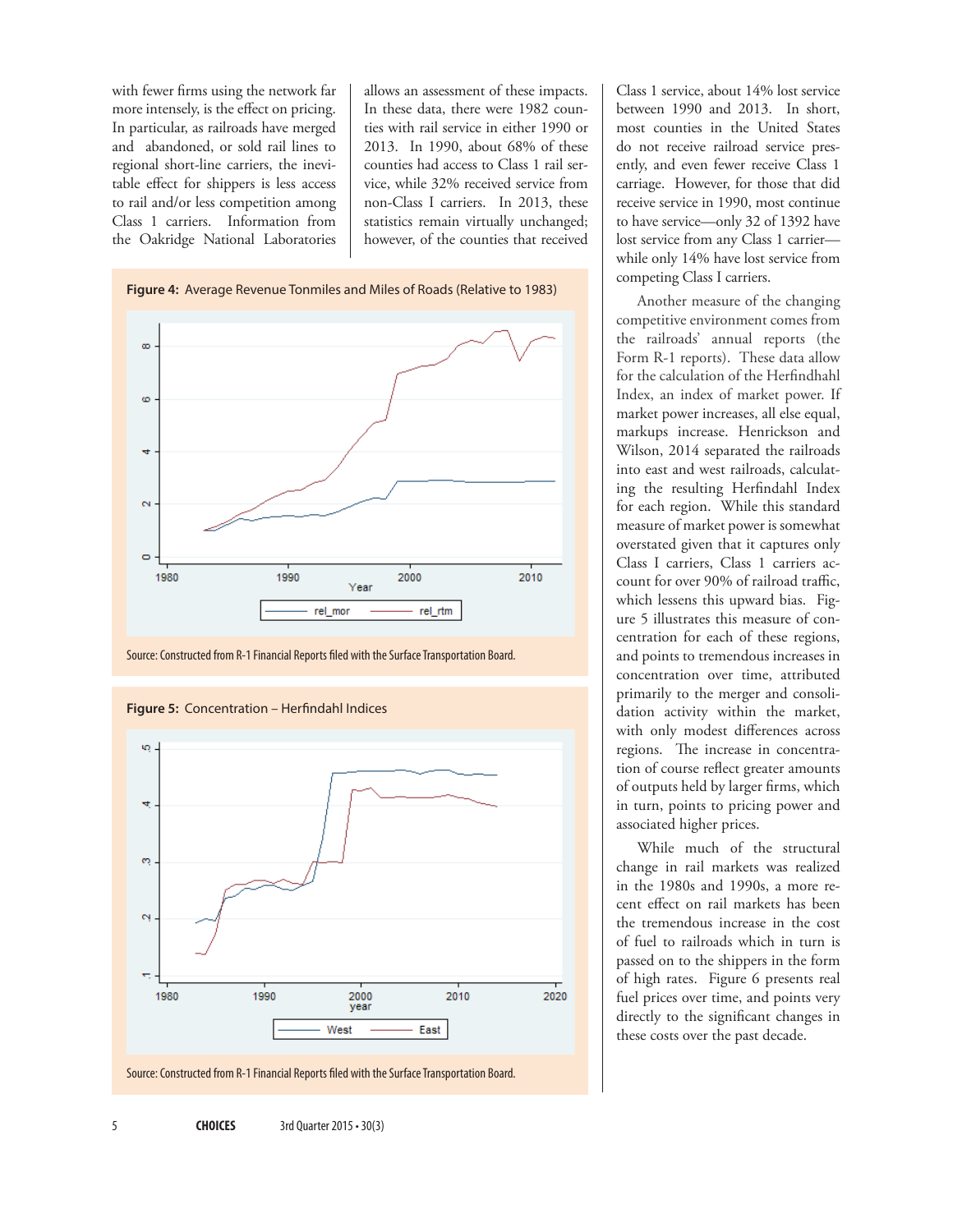









#### **Railroad Rates over Time**

Unfortunately, the effects of these various changes in the railroad industry on rail rates are not clear. While the nation's rail network has decreased dramatically, most shippers that had service in 1990 continue to have service today. Conventional

measures of concentration point to dramatic increases, yet the effects of this consolidation may point to efficiency gains, perhaps realize through larger lengths of haul, consolidated shipments, and less interchange, but may also point to higher market power. Yet, most shippers have only one

rail option, and fewer yet have direct service from Class 1 carriers, while higher fuel costs have led to fuel surcharges added into rail rates.

To assess some of the changes over time we used the Public Use Waybill available from the Surface Transportation Board (STB, 2015). These data give shipment characteristics and rates at the Bureau of Economic Region level. Using these data, we calculated the average rate per tonmile, which is shown in Figure 7. As indicated, the rates for each of these commodities vary, with wheat rates tending to be higher. However, rates for each commodity tended to fall through the 1990s, and have been increasing since mid-2000. These patterns are consistent with net efficiency gains realized through consolidation followed by rising fuel prices, and associated fuel charges, over the last 10 years.

While there are only modest changes in service offered to shippers from consolidation, sales and/ or abandonment of rail lines by Class 1 carriers, there are differences across shippers in terms of service options available. To capture these differences, we merged the public use waybill data to the Oakridge data by the U.S. Bureau of Economic Analysis economic area code. In the data, there are a total of 188,504 observations for the entire time period in question, of these, 22% of the observations were from counties with no service from Class 1 carriers, 45% were from counties with only one Class 1 carrier providing service, and the remainder have 2 or more Class 1 carriers. Direct comparisons are quite difficult owing to different traffic characteristics of shipments that vary over geographic space, including miles traveled, shipment size, number of interchanges, whether the shipments were in rail owned or shipper owned cars. However, we accounted for these differences statistically, and found that the rates are about 2-3.5%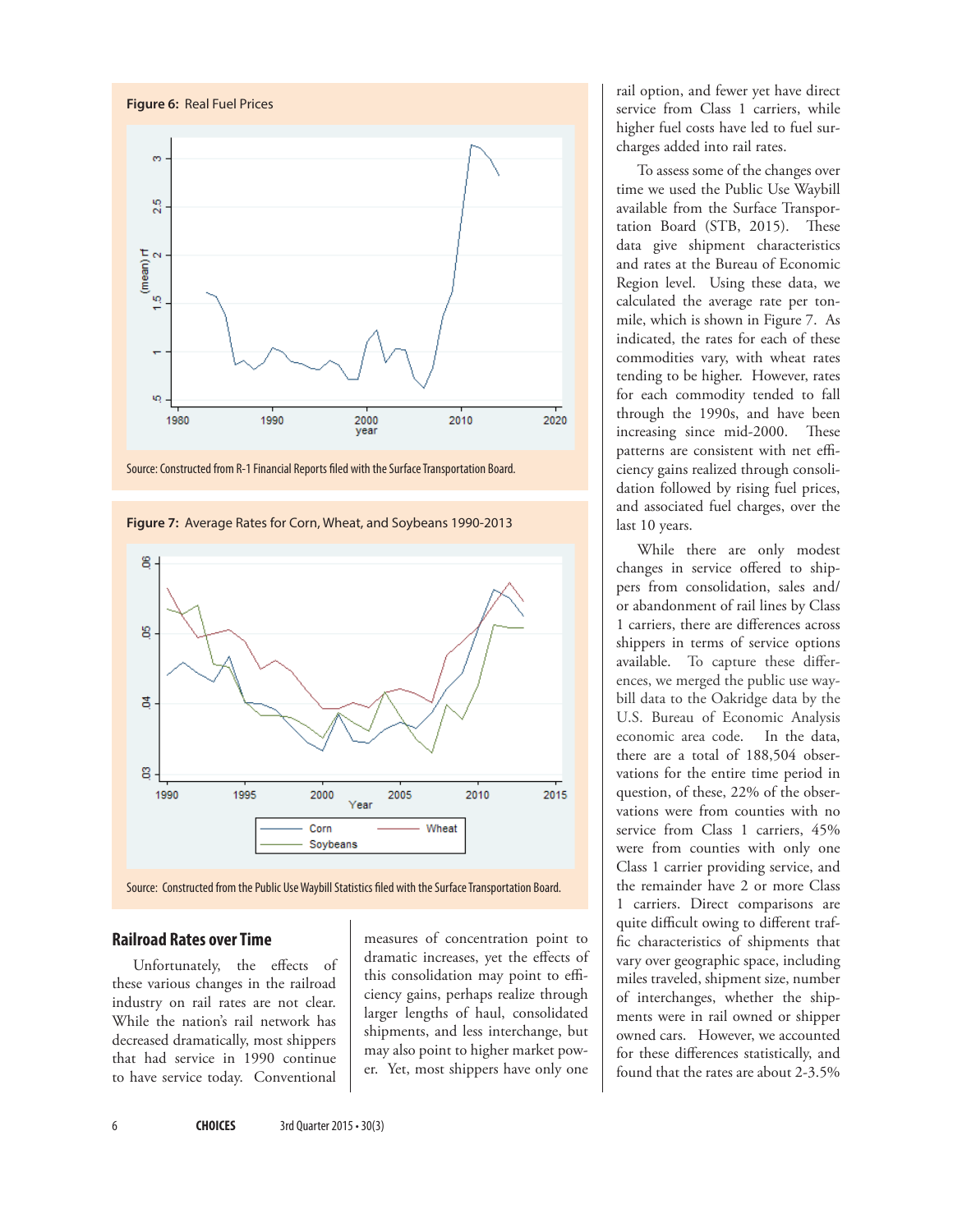higher for counties with one Class 1 carrier, and about 3 to 7% higher for counties with no Class 1 service. These findings do point to competitive issues, but the magnitudes are generally quite small.

## **Limited Options for Class I Service**

Partial deregulation of the railroad industry has dramatically changed the level of competition present in much of the United States, directly impacting agricultural shippers. Railroads have consolidated and introduced innovations that have resulted in dramatically lower costs and prices. While the overall rail network has decreased in size, many shippers in this study have experienced little, if any, change in service provided by Class 1 carriers. Analysis of rates, point to significant declines through the 1990s that coincide with several major mergers that offered efficiencies. However, rates have climbed substantially since 2005, which coincides with increasing fuel prices. Yet, the bulk of shipments emanate from areas with no Class 1 service or from areas with a single Class 1 carrier. Thus, most agricultural shippers have limited options for Class I service.

### **For More Information**

- Berndt, E. R., A. F. Friedlaender, J.S.E.W. Chaing, and C. A. Vellturo. 1993. "Cost Effects of Mergers and Deregulation in the U.S. Rail Industry." *Journal of Productivity Analysis* 4:127-144.
- Bitzan, J. D., and D. D. Tolliver. 1998. "Market Dominance Determinations and the Use of Product and Geographic Competition: A Verified Statement before the Surface Transportation Board. Available online: http://www.ugpti.org/pubs/pdf/DP122.pdf.
- Bitzan, J. D., and W. W. Wilson. 2007. "Industry Costs and Consolidation: Efficiency Gains and Mergers in the U.S. Railroad Industry." *Review of Industrial Organization* 30:81-105.
- Burton, M. L. 1993. "Railroad Deregulation, Carrier Behavior, and Shipper Response: A Disaggregated Analysis." *Journal of Regulatory Economics* 5: 417-434.
- Henrickson, K E., and W. W. Wilson. 2005. "Model of Spatial Market Areas and Transportation Demand." *Transportation Research Record: Journal of the Transportation Research Board* 1909.1:31-38.
- Henrickson, K. E., and W. W. Wilson. 2014. "Prices and Costs in Transportation: A Case Study of Railroad Pricing of Corn Shipments Under Partial Deregulation and Competitive Alternatives." In D. Prokop, ed. *The Business of Transportation.* Santa Barbara, CA: ABC-CLIO, pp. 176-198.
- Ivaldi, M. and G. McCullough. 2012. "Welfare Tradeoffs in U.S. Rail Mergers." Mimeo.
- MacDonald, J. M. 1987. "Competition and Rail Rates for the Shipment of Corn, Soybeans, and Wheat." *The RAND Journal of Economics* 18:151-163.
- MacDonald, J. M., and L. C. Cavalluzzo. 1996. "Railroad Deregulation: Pricing Reforms, Shipper Responses, and the Effects on Labor." *Industrial & Labor Relations Review* 50:80-91.
- Pittman, R. 2010. "Against the Stand-Alone-Cost Test in U.S. Freight Rail Regulation." *Journal of Regulatory Economics.* 38:313-326.
- Surface Transportation Board (STB). 2015. Available online: http://stb. dot.gov/stb/index.html#
- Vellturo, C. A., E. R. Berndt, A. F. Friedlaender, J.S.E.W. Chiang, and M.H. Showalter. 1992. "Deregulation, Mergers, and Cost Savings in Class I U.S. Railroads, 1974‐1986." *Journal of Economics & Management Strategy.* 1: 339-369.
- Williamson, O. E. 1968. "Economies as an Antitrust Defense: The Welfare Tradeoffs." *The American Economic Review*. 58: 18-36.
- Winston, C. 1993. "Economic Deregulation: Days of Reckoning for Microeconomists." *Journal of Economic Literature.* 32: 1263-1289.
- Wilson, W. W. 1994. "Market-Specific Effects of Rail Deregulation." *The Journal of Industrial Economics* : 1-22.
- Wilson, W. W. 1996 "Legislated Market Dominance in Railroad Markets."*Research in Transportation Economics* 4 : 49-67.
- Wilson, W. W. 1997. "Cost Savings and Productivity in the Railroad Industry."*Journal of Regulatory Economics* 11.1 : 21-40.
- Wilson, W. W., and W. W. Wilson. 2001. "Deregulation, Rate Incentives, and Efficiency in the Railroad Market." *Research in Transportation Economics* 6 : 1-24.

*Kevin Henrickson, Associate Professor of Economics, Gonzaga University, Spokane, WA (henrickson@gonzaga.edu); and Wesley W. Wilson, Professor of Economics, University of Oregon, Eugene, Oregon (wwilson@uoregon.edu).* 

*For more detailed information, please contact the authors.*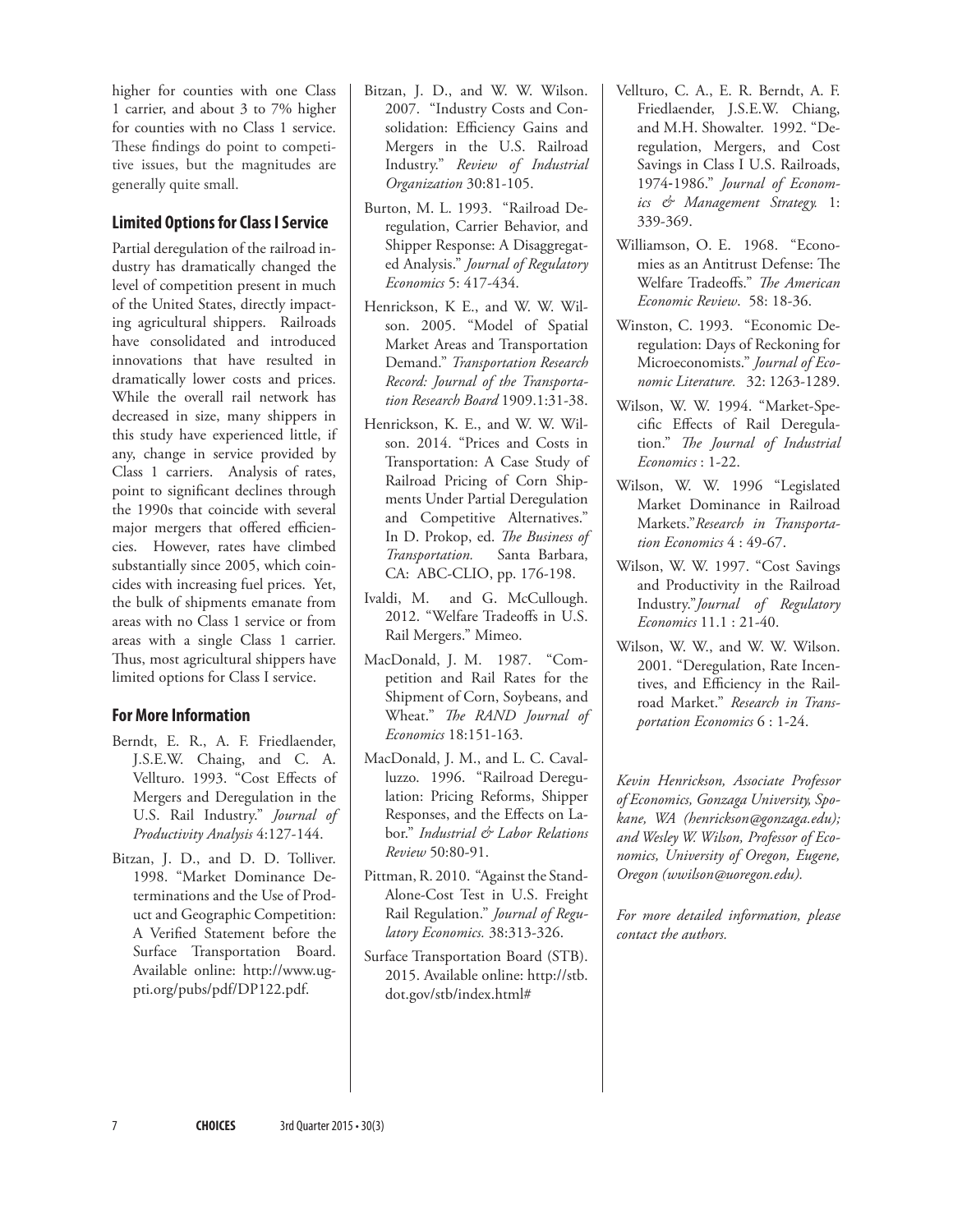The magazine of food, farm, and resource issues 3rd Quarter 2015 • 30(3)

CHOICES

A publication of the Agricultural & Applied Economics Association



# **Grain Handling and Transportation Policy in Canada: Implications for the United States**

James Nolan and Steven Peterson

*JEL Classifications: L92, Q18, R48 Keywords: Grain handling, Interswitching, Revenue sharing, Supply chain*

**T**he grain handling and transportation system (GHTS) in Canada is currently going through a major transition, both with respect to handling and transportation. Historically, the system has pitted farmers against the railways with respect to securing individual "fair" shares of grain revenues. But with the removal of the single desk marketing and logistics function of the Canadian Wheat Board (CWB) in late 2012, a very interesting and potentially game-changing outcome is emerging with respect to the new functionality of the grain companies in the Canadian system. While historical awareness of rail's natural monopoly position in the grain handling system has kept that sector regulated—in several ways—for close to a century, we are now starting to see the effects of a less than competitive Canadian grain handling sector on revenue sharing, along with renewed movement in the industry with respect to buyouts and potential mergers.

Currently, the on-going regulatory instrument used to regulate grain transportation rates in Canada—called the "maximum revenue entitlement" (MRE) or revenue cap is under debate because of the introduction a few months ago of a modification to an old regulatory instrument known as extended, or reciprocal, interswitching. As opposed to the revenue cap which is a direct intervention on monopoly behavior, extended interswitching is designed to encourage the major Canadian grain carriers to compete with one another and potentially seek out new traffic (Nolan and Skotheim, 2008). But the most intriguing aspect of extended interswitching is how it might allow a major rail carrier from the United States to solicit grain traffic in some areas of the Canadian grain transportation system.

On the grain handling side, as of 2012 without the CWB to co-ordinate and optimize grain movements on behalf of Canadian farmers, grain companies in Canada initially seemed to be patient about assessing individual operational requirements under their new grain supply chains. But similar to the situation in the United States, a bumper crop in 2013-2014 and new problems with rail transportation (White, Carter, and Kingwell, 2015) generated new marketing opportunities for the grain companies that in effect allowed them to secure higher than normal profits. But this took place mostly at the expense of farmers who were induced to hold or store grain that they otherwise would likely have moved under the control of the former CWB. The situation has created increased skepticism about the broader motives of grain companies in Canada to the point where farmers openly wonder if the railways will remain their major adversary in the GHTS as the system moves forward.

### **Historical Background on the Canadian GHTS**

Similar to the United States, the development of the Canadian GHTS was part of a nation building process to encourage Western settlement by ensuring that new farmers in the vast hinterland had an available transportation system to facilitate the movement of their grain to export position either on the West Coast or through the Great Lakes. As the rail industry in Canada consolidated through the 1920s down to the two Class 1 railways we have today, considerable focus of transportation policy through the rest of the century was concerned with ensuring that grain movement would not be unduly discriminated against by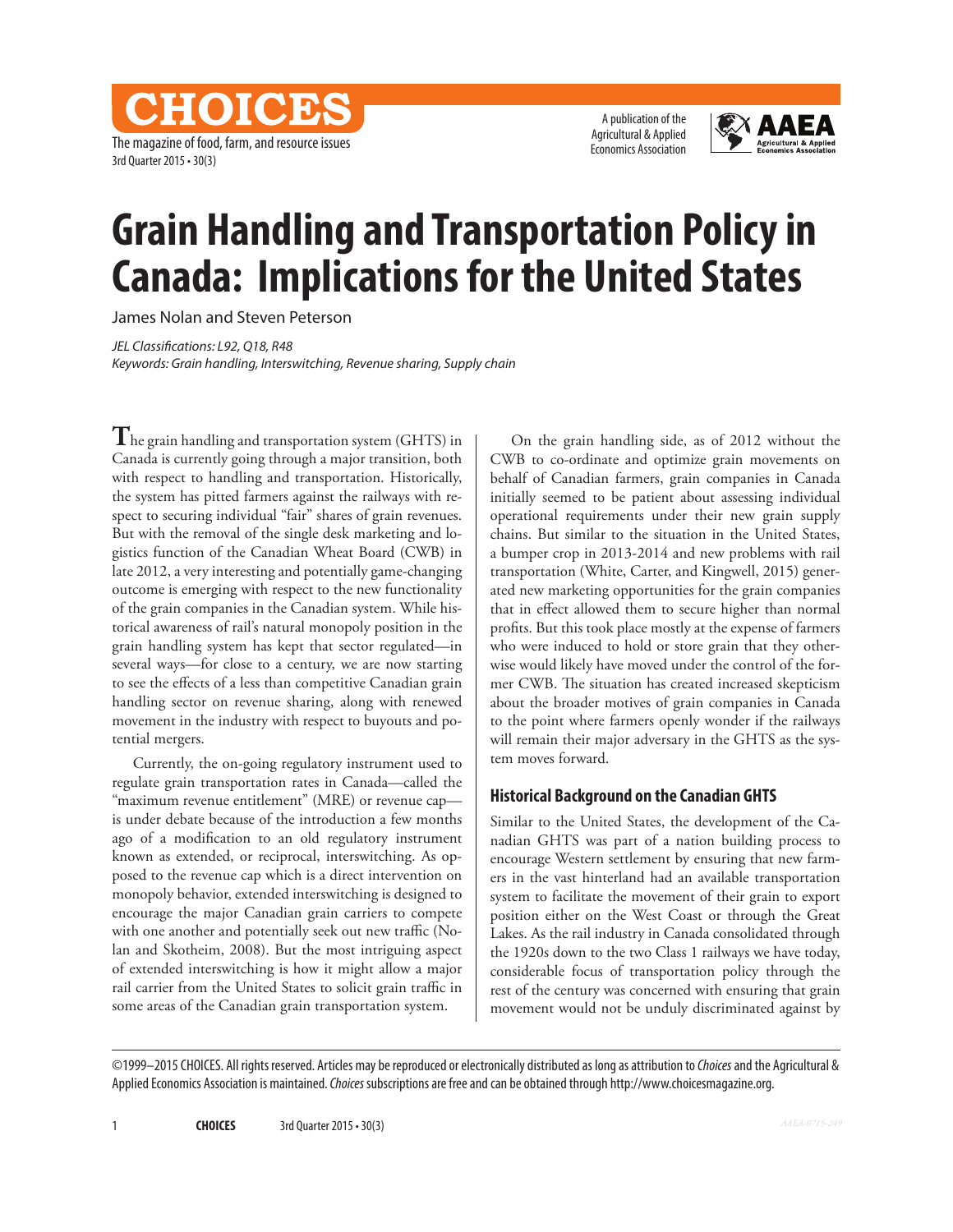the rail carriers (Minister of Public Works and Government Services Canada, 2004). It is worth noting that most other freight transportation sectors in Canada had been gradually deregulated through the 1960s and 1970s (including rail for everything but grain), rendering the continued oversight in grain movement a marked contrast to what was going on elsewhere in freight markets.

Through the  $20<sup>th</sup>$  century, a series of regulated freight rate regimes coupled in most instances with direct government subsidies to grain movement in Canada were eventually brought under serious re-consideration by the Federal government with the 1997 Estey Review of grain transportation (Nolan and Kerr, 2012). The Estey Review process was initiated by the former CWB because of a critical rail service failure on grain movement in the winter of 1996-1997, coupled with continued complaints by both shippers and carriers that the grain transportation regulatory system was broken and had been for a long time.

Among several other changes including the appointment of a formal grain system data monitor, the key regulatory outcome of the Estey review was a new policy consisting of an annually computed maximum revenue entitlement applicable to each railway for their respective movements of specified grains. Beginning in the 2000-2001 crop year, both Canadian National and Canadian Pacific had their grain movements regulated by the computed revenue cap. The structure of the cap uses a base level of required grain movement as well as some accounting for average length of grain haul in the system, coupled with an allowable rail efficiency gain of about 2% per year built in. In addition, if the cap is exceeded by either railway, that railway is fined an amount equal to the excess, plus 15%. Cap breach has actually happened quite frequently, and to date only a single year (2009-2010) had both railways' grain revenue staying below their respective mandated cap levels. While adjusted on a sporadic basis to keep up with developments in the industry, as of 2013-2014 the cap has gradually risen to about 1.5 times what it was in the initial year—now at well over C\$600 million per railway.

# **Current Regulation in Grain Transportation**

As the current grain transportation regulatory policy in Canada, the revenue cap was suggested back in 1998 by one of the Class 1 railways as a regulatory alternative to Estey's actual proposals for improving rail competition and removing rate regulation (which were to implement an open or competitive rail access regime for new entrants). The revenue cap has gradually been embraced by Canadian farmers because freight rates have been relatively consistent and stable under the cap, even with other changes in the system. Freight rates on average movements from 2000 to 2006 actually declined in real terms (from about C\$36 to C\$35 per metric ton) as the railways gradually adjusted their rate setting under the regime. But grain transportation rates in Canada have risen slowly in recent years, up to an average of approximately C\$50 per metric ton as of 2013-2014. What has happened is that the revenue cap effectively induced the railways to seek and operationalize ways to lower their costs to improve profits from grain movements. The railways did this by moving ever longer unit trains as well as favoring, through rate reductions, those grain loading sites that had larger rail sidings to load their longer and more cost efficient trains. But since about 2009 it seems these relatively easy to implement cost reductions in grain movement have been more or less exhausted, and this helps explain why average rates under the cap have been slowly increasing since that time.

Beginning earlier this year, the railways have been making numerous public appeals to have the revenue cap regime removed (Atkins, 2015a). Among other items, their public rationale is that the cap is limiting their ability to invest in more cost effective infrastructure, including new hopper cars. While this is mostly true, the cap is being defended by farmers because in a spatially monopolistic rail market, they don't want to see rates completely deregulated. There are fears that Canadian grain rates will rise to levels well above current ones and in fact closer to those that can be found in similar regions in the United States—more specifically, the Northern Plains states. While it is sometimes difficult to make such comparisons because the levels and sources of transportation costs and competition are very different, evidence indicates that current applicable U.S. grain rates are at least 20% higher than for similar movements in Canada (USDA, 2015).

# **Changes in Regulation for Grain Movement in Canada—Extended Interswitching**

As part of yet another review of transportation policy in Canada (Transport Canada, 2011), consideration was again given to grain shipper complaints about rail service, even under the revenue cap. Under the Canada Transportation Act as administered by the Canadian Transportation Agency, there are prescribed several "remedies" for shippers who request rate or service relief that are permissible under the Act.

One of these remedies is known as "extended interswitching", or equivalently as "reciprocal switching" in the United States. In Canada, the long-standing extended interswitching policy was constrained by a radial limit on the allowable interswitch of just 30 kilometers (km) which is about 18 miles (Grimm and Harris, 1998). What this meant was that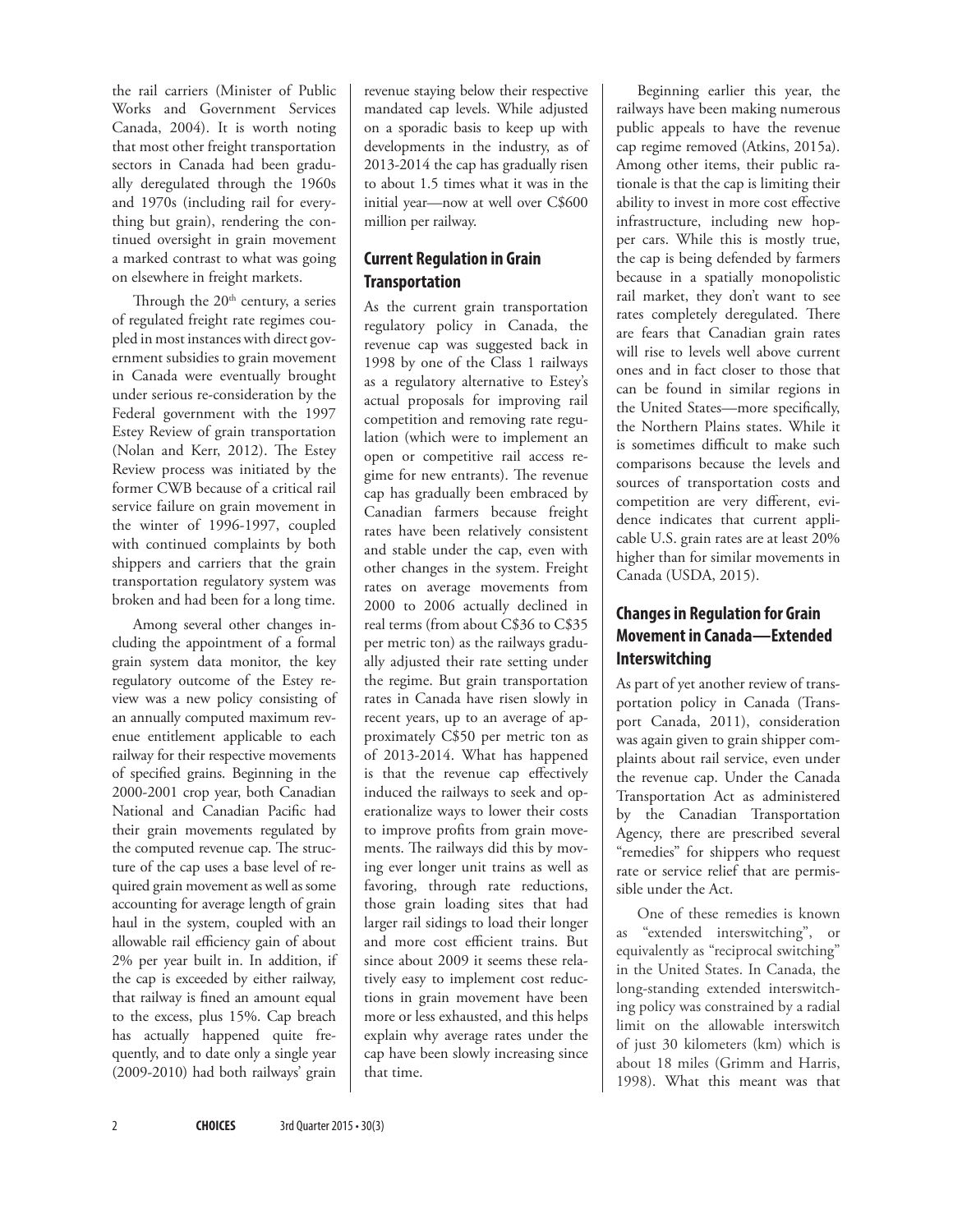while theoretically useful as a means to enforce some competition between separated rail carriers, in practice the policy was almost never used by shippers in Canada who could potentially benefit from it, like grain shippers. However, geographic simulation analysis done by Nolan and Skotheim (2008) showed that the extant Canadian interswitching limits would need to be increased by several orders of magnitude in order to benefit grain shippers in particular, the latter being mostly dispersed across the prairies and often located some distance from an applicable interswitch point between the two Class 1 Canadian railways.

Skotheim and Nolan (2008) identified those interswitching distances for which a given grain shipper would be able to access both Canadian Class 1 railways much more readily than under the existing 30 km limit. Using 2002 grain system data, we estimated potential shipping cost savings under various new interswitching distances, savings which were in the millions of dollars because of the ability of these shippers to access another carrier for transportation. As designed, extended interswitching should not only

encourage more competitive freight rates through some actual movements initiated by a competing carrier, but also through simply the threat that this could happen if freight rates are allowed to grow to unreasonable levels. Given the few actual Class 1 carriers in Canada, the new interswitching policy will likely not generate many actual regulated interswitches, but the theoretical ability of shippers to access that second railway should serve to keep grain rates close to average cost levels.

Using the work of Skotheim and Nolan (2008) and assessing the current situation in the grain handling sector, the legislation now being used is based on an interswitching distance of 160 km which is about 95 miles. Figure 1 shows the extent and coverage of the policy under current Canadian regulations. Under the 160 km interswitch range, it is estimated that grain shippers would save between C\$15 and C\$18 million in freight charges, and that a 160 km interswitch would offer about 70% of all grain elevator locations across the Prairies (by volume) access to the second railway. Given the topology of the rail system in Western Canada,



it was clear that a regulated interswitching distance would have to be very large to actually capture all grain shippers in the region. The latter distance falls on the order of over 300 km (180 miles). This would be somewhat onerous on the railways from an operations perspective. Therefore, the 160 km limit seems to be a reasonable compromise, balancing the need for competitive discipline in this market with a manageable distance to complete the transaction.

One more point about extended interswitching as a North American, not just Canadian, policy. As implemented, at least one Class 1 U.S. railway can gain access to some Canadian grain shipments under the new extended interswitching limits. As of the most recent information publicly available, that railway has sought only very limited access agreements into Canada, including accessing the track of one border shipper as well as a Canadian railway located on the border (Canadian Transportation Agency, 2014). So while extended interswitching can give at least one U.S. railway access to Canadian grain shippers over Canadian track (Figure 1), the converse is not the case.

It is worth noting that the Surface Transportation Board in the United States is currently hearing support for implementation of some form of reciprocal switching in the region (Transportation Research Board, 2015). Like Canada, it is being considered primarily as a means to encourage more inter-rail competition in bulk shipping (Szakonyi, 2014). While the exact details of a U.S. version of this are a long way from being worked out, it seems likely that a distance of between 30 and 50 miles would be a starting point for any shipper negotiations with the STB and railway interests.

For illustration and by way of comparison, Figure 2 is a hypothetical mapping of potential coverage available under the maximum suggested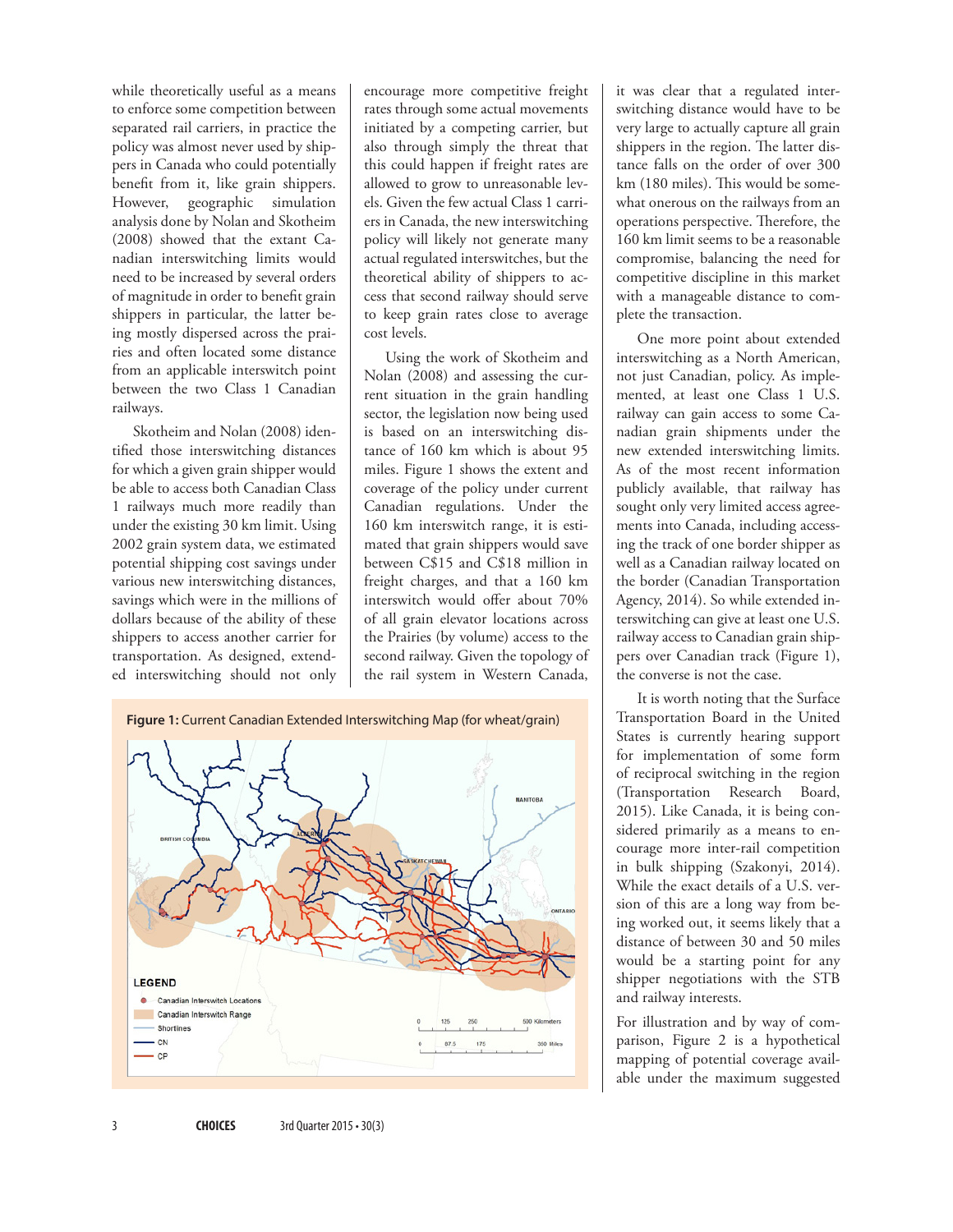

U.S. reciprocal switching limits, while also including major regional shortline railways as possible switching competitors. Shortlines in Canada are generally considerably smaller than their U.S. counterparts, and partly because of this, in Canada the current extended interswitching limits only apply to Class 1 railways.

Also layered on this map are locations of regional farms, done to give an approximate sense of comparable (to Canada) agricultural cover. The GIS layer shown (taken from Dun and Bradstreet Worldbase data) lists farms producing "oilseeds and grain" as well as "other crops", so Figure 2 shows all farms in the region that are non-livestock. While overestimating the total number of strictly grain producing farms, compared to Canada, the total likely represents farms that could well be affected by a future reciprocal rail switching policy. While there are just over thirty thousand farms, the map shows that just over 75%, or about 26,000 farms, are contained within the hypothetical reciprocal switching limits. While encouraging, there are still notable regional differences

across the four states. We conclude that while large areas of crop production could be positively affected by reciprocal switching as suggested, in fact there are still large areas of regional crop production that would be left unaffected, even under the proposed maximum 50 mile reciprocal switching radius.

### **Other Recent Canadian GHTS Issues**

As the Canadian GHTS transitioned from the era of the CWB as sole marketer and logistics coordinator to a new era with the grain companies controlling their logistics operations independently, change began gradually. The first crop year of the post-CWB era (2012-2013) was normal or slightly below normal by historical standards, with most aspects of the new GHTS looking the same from a broad system perspective. But like in the United States, the subsequent bumper grain crop year of 2013- 2014 precipitated several changes in the system and led not only to temporary heavy-handed regulations on grain movement, but it also showed that grain companies in the new era meant business and were quite willing to put their own profits ahead of farmer welfare or system efficiency.

As in the United States, explanations of the rail system slowdown that started in the fall of 2013 are still debated. The Canadian railways maintained that particular winter was especially rough on their equipment, leading to considerable delays on the operations front trying to assemble trains and deliver grain to the Port of Vancouver. Other issues, including a trucking strike at the Port (Constantineau, 2014) may have also compounded the ability of Canadian railways to move export grain to port in a timely manner. But according to many observers, the growing role of rail in shuttling crude oil throughout North America for refining was the primary reason for the unprecedented delays in grain movement that occurred through the fall and winter of 2013-2014 (Economist Magazine, 2014).

The transportation delays throughout the supply chain eventually led to very high basis levels (for example, the differential between port and on-farm prices) for prairie grain (Gray, 2014). In effect, grain companies were lowering their country bids while still obtaining high port prices to prevent farmers from delivering into the backlogged system. So while basis levels typically only reflect transportation and handling costs, the basis levels achieved during this time were new to the industry, and in many cases 200-300% higher than normal. Gray estimated that this situation and its duration likely cost Canadian producers on the order of C\$2 to C\$3 billion for the 2013-2014 crop year. Considering the situation from the perspective of the Canadian grain companies, recall that Canadian railways are capped on grain movement revenues, so most if not all of the excess basis would have been retained by the grain companies.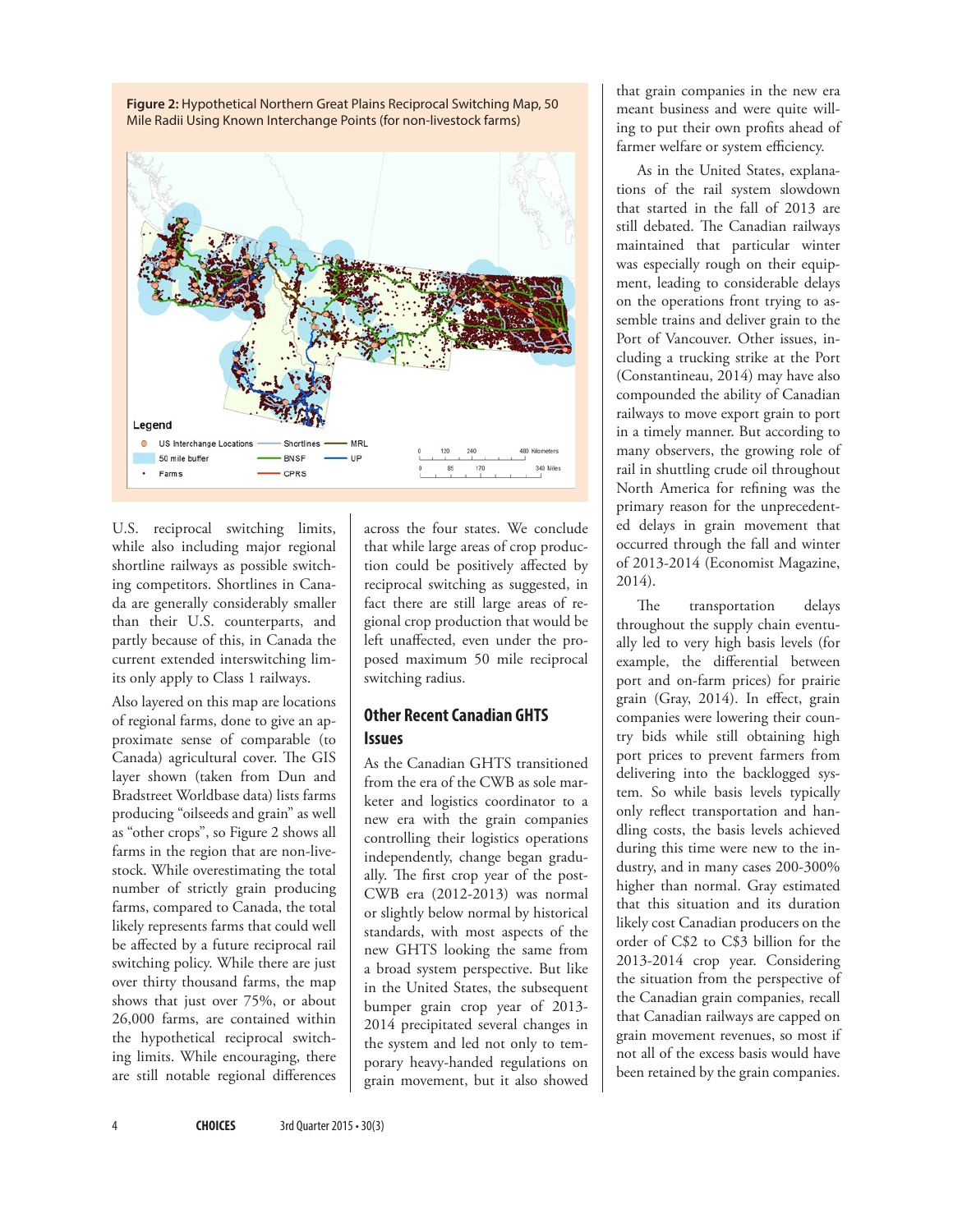Grain companies were notably silent on what was happening during this time of historic basis levels.

On the rail regulatory side, whatever the actual reasons for the ongoing grain transportation delays in Canada, the Federal government eventually intervened and on March 7, 2014 enacted the so-called Fair Rail for Grain Farmers Act. While the Act also contained modifications to regulated extended interswitching as described above, as a more temporary measure the Act also mandated that both Class 1 railways move a minimum volume of grain (500,000 metric ton, or approximately 5000 grain hopper cars) each per week in an effort to reduce the enormous grain backlog. If a railway could not meet these requirements, it would be fined for non-compliance. As might be expected, the railways lobbied hard over the next few months to get the volume requirement lifted, but it was finally repealed a year later in March of 2015 (Atkins, 2015b). In spite of this, currently there is still a significant amount of grain carryover in Canada. It will be interesting to see whether or not the falling price of oil will affect the wherewithal of the railways to eliminate the remaining grain backlog in a timely fashion.

# **Revenue Sharing in the Supply Chain**

Without question, 2013-2014 was a "perfect storm" for grain transportation in Canada and the situation is still in flux. During this time some industry observers highlighted a new situation where the historically trusting relationship between grain companies and farmers, and the historical distrust between farmers and rail companies had been shifted. Without a Canadian Wheat Board to act on their collective behalf and ensure grain grown was grain moved, many farmers found out the hard way that it is not only the railways who will pursue profit maximizing behavior

when confronted with a favorable economic situation. The new situation in fact raises a broader question not addressed very often in the modern supply chain literature—how does market power among the players affect revenue distribution in a modern supply chain?

Motivated in part by the evolving grain handling situation in Canada, Cakir and Nolan (2015) developed a model of the grain supply chain that allowed us to simulate the effects of relative market power as exhibited by the players in the chain on the revenues of each of the participants (dividing the revenue pie, so to speak). Building on well-established work simulating market power in vertical markets (Sexton and Zhang, 2001; Sexton et al., 2007), we found that market power exercised by the oligopolistic railways in the supply chain always generated greater overall welfare effects within the supply chain compared to market power exercised by the oligopolistic grain companies. In effect, equal amounts of market power exercised in the rail and grain handling sectors will always generate a revenue distribution favorable to the railways, less so for the grain companies. As might be expected, a competitive farming sector always suffers more than either of the other supply chain participants exercising some degree of market power.

While somewhat intuitive, the analysis would also seem to help explain some important current issues as well as help forecast the future of the Canadian grain supply chain. First, the newfound desire of the railways to have the revenue cap policy completely removed (Atkins, 2015a) after years of relative quiet about it would seem to indicate that the cap was a real constraint on the ability of the railways to extract surplus in the backlogged supply chain from the larger than normal basis. If there was approximately C\$2 billion or so "on the table" in 2013- 2014 that the railways could not access

because of the revenue cap, then it is not surprising they would suddenly want to get the cap removed in case this situation continues or arises again in the near future.

In addition, the analysis would predict that in order to garner the greatest share of available revenue in the grain supply chain with an unregulated oligopolistic rail sector, the grain handling sector in Canada will likely further consolidate. Currently, just three companies in Canada account for 75% of the export grain market (White et al., 2015; AEGIC, 2015). While merger and acquisition activity in the Canadian grain handling sector has been quiet for the past several years, with the recent entry of a major international player on the Canadian scene we expect this sector will once again attempt more mergers and acquisitions over the next 3-5 years as the Canadian grain supply chain continues to find its new long-run equilibrium.

# **Looking to the Future**

Since railways necessarily possess large economies of scale in bulk movement, railways in Canada have always been regulated with respect to grain transportation. While Canadian rail regulation has changed somewhat over time, recent events have helped to place a new set of regulations on grain movement with the hope that the sector will now be governed by competitive pressures.

The removal of the marketing and logistics functionality of the Canadian Wheat Board in August 2012 was also intended to inject more commercial discipline into the grain handling and transportation system in Canada. While a laudable goal, one issue that was not addressed was whether or not the grain handling industry in fact possesses characteristics of a natural monopoly, potentially resembling the rail sector in organization. If this is the case, the Canadian grain handling sector will likely require some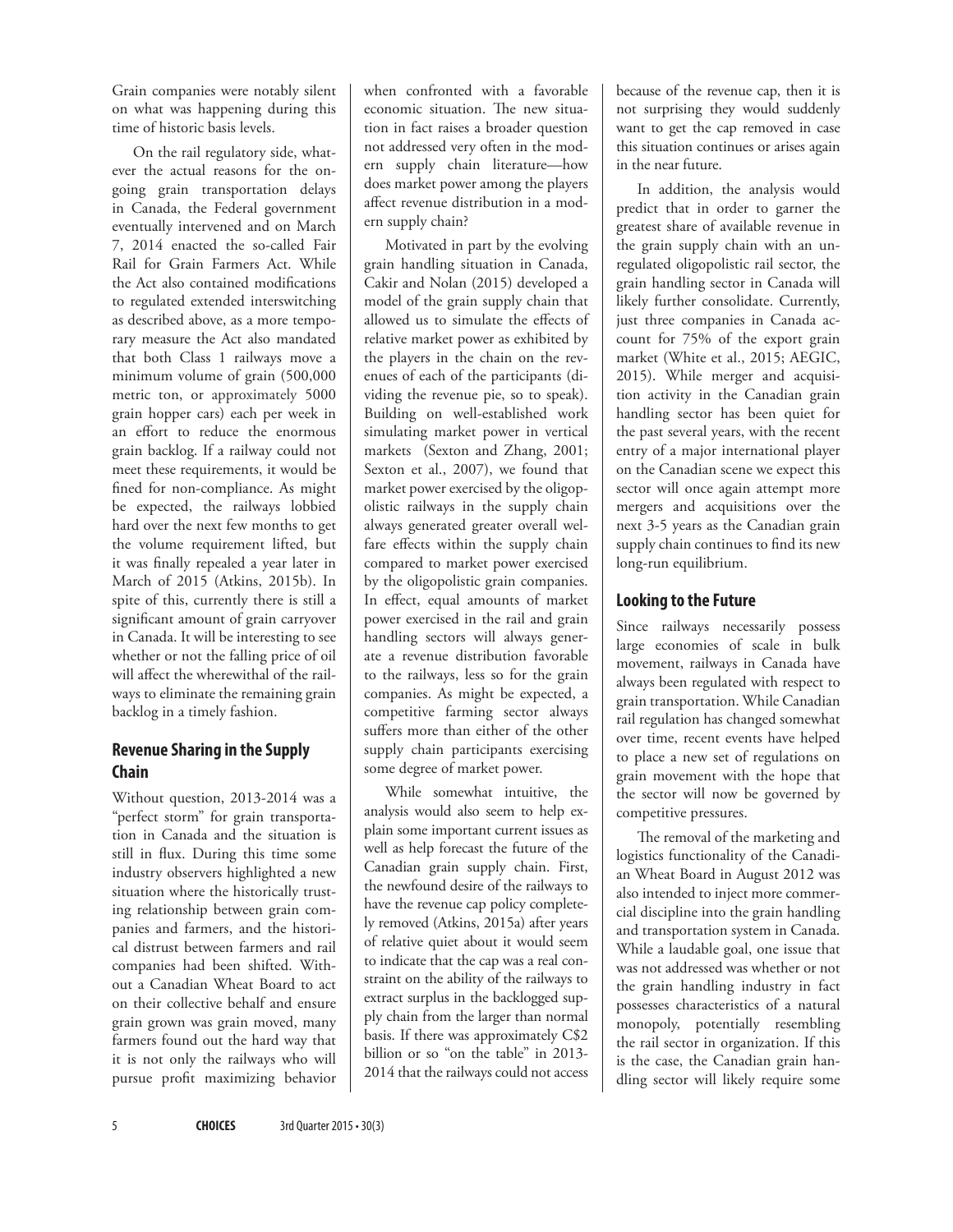form of new regulatory oversight in grain handling as the industry trends towards its natural equilibrium.

To our knowledge, very little work has been done to estimate the level of scale economies in modern grain handling. While a potentially tricky exercise for today's complex grain handling business, what past work has been done in other similar jurisdictions is strongly indicative of large economies of scale in the sector (Dagher and Robbins, 1987; Quiggin and Fisher, 1988). While currently mostly unregulated with respect to prices and output, Canadian policy analysts would be wise to keep an eye on merger activity in grain handling and hopefully avoid a "doubleduopoly" within this important trade based sector of the Canadian economy. In any case, the evolution of the supporting markets in the GHTS could lead to major changes in the Canadian grain farming sector, likely pushing the economic scale of grain farming to a level even larger than at the present.

## **For More Information**

- Atkins, E. 2015a. "CP Seeks Revenue Bump by Lifting Grain Freight Caps". *Globe and Mail,* Feb 6. Available online: http://www. theglobeandmail.com/report-onbusiness/cp-seeks-revenue-bumpby-lifting-grain-freight-caps/ article22848775/.
- Atkins, E. 2015b. "Grain Industry Pushing for Market Driven Rail Reform". *Globe and Mail*, March 30. Available online: http://www.theglobeandmail. com/report-on-business/canadian-grain-companies-pushfor-market-driven-rail-reform/ article23697745/.
- Bureau of Transport and Regional Economics (BTRE). 2003. *Rail Infrastructure Pricing: Principles and Practice*. Report 109, BTRE, Canberra, ACT.
- Dagher, M. and L. Robbins. 1987. "Grain Export Elevators: An Economies of Size Analysis", *Agribusiness*, 3: 169-177.
- Economist Magazine. 2014. "Americas View - Canada's Grain Crisis: Prairie Pile-Up", March 5.
- Cakir, M. and J. Nolan. 2015. "Revisiting Concentration in Food and Agricultural Supply Chains: The Welfare Implications of Market Power in a Complementary Input Sector", *Journal of Agricultural and Resource Economics* (in press).
- Canadian Transportation Agency. 2014. "Decision No. 16-R-2014. Application by the BNSF Railway Company, Pursuant to Section 93 of the Canada Transportation Act, S.C., 1996 (as amended). Available online: https://www.otc-cta. gc.ca/eng/ruling/16-r-2014.
- Constantineau, B. 2014. "Port Metro Vancouver has Record Year for Cargo in 2014 Despite Trucker Strike". *Vancouver Sun*, Feb 12. Available online: http://www. vancouversun.com/Port+Metr o+Vancouver+record+year+car go+2014+despite+trucker+stri ke/10808640/story.html.
- Gray, R. 2014. "The Economic Impacts of Elevated Export Basis Levels on Western Canadian Grain Producers. Report submitted to Saskatchewan Wheat Development Commission". Available online: http://www. saskwheatcommission.com/wpcontent/uploads/2015/01/CTA-Submission.pdf.
- Grimm, C. and R. Harris. 1998. "Competition Access Policies in the Rail Freight Industry, with Comparisons to Telecommunications". Ch. 7 in *Opening Networks to Competition: The Regulation and Pricing of Access*, edited by D. Gabel and D. Weiman, Kluwer Academic Publishers, Boston, MA.
- Minister of Public Works and Government Services Canada. 2004. "100 Years at the Heart of Transportation: A Centennial Historical Perspective of the Canadian Transportation Agency and its Predecessors", Ottawa, ON.
- Nolan, J. and J. Skotheim. 2008. "Spatial Competition and Regulatory Change in the Grain Handling and Transportation System in western Canada", *Annals of Regional Science*, 42: 929-944.
- Nolan, J. and W. Kerr. 2012. "The Estey Review's Contribution to Transportation Policy", *Journal of International Law and Trade Policy*, 13: 242-262.
- Quiggin, J. and B. Fisher. 1988. "Market and Institutional Structures in the Grain Handling Industry: An Application of Contestability Theory", Ch. 6 in *The Australian Grain Storage, Handling and Transport Industries: An Economic Analysis*, edited by B. Fisher and J. Quiggin, Research Report No. 13, Dept. of Agricultural Economics, University of Sydney.
- Sexton, R.J., and M. Zhang. 2001. "An Assessment of the Impact of Food Industry Market Power on U.S. Consumers", *Agribusiness*, 17: 59–79.
- Sexton, R.J., I. Sheldon, S. McCorriston, and H. Wang. 2007. "Agricultural Trade Liberalization and Economic Development: the Role of Downstream Market Power", *Agricultural Economics.* 36: 253–270.
- Szakonyi, M. 2014. "Railroads, NITL Clash Over Reciprocal Switching Proposal", *Journal of Commerce*, March 25. Available online: http:// www.joc.com/rail-intermodal/ class-i-railroads/association-american-railroads/railroads-nitl-clashover-reciprocal-switching-proposal\_20140325.html.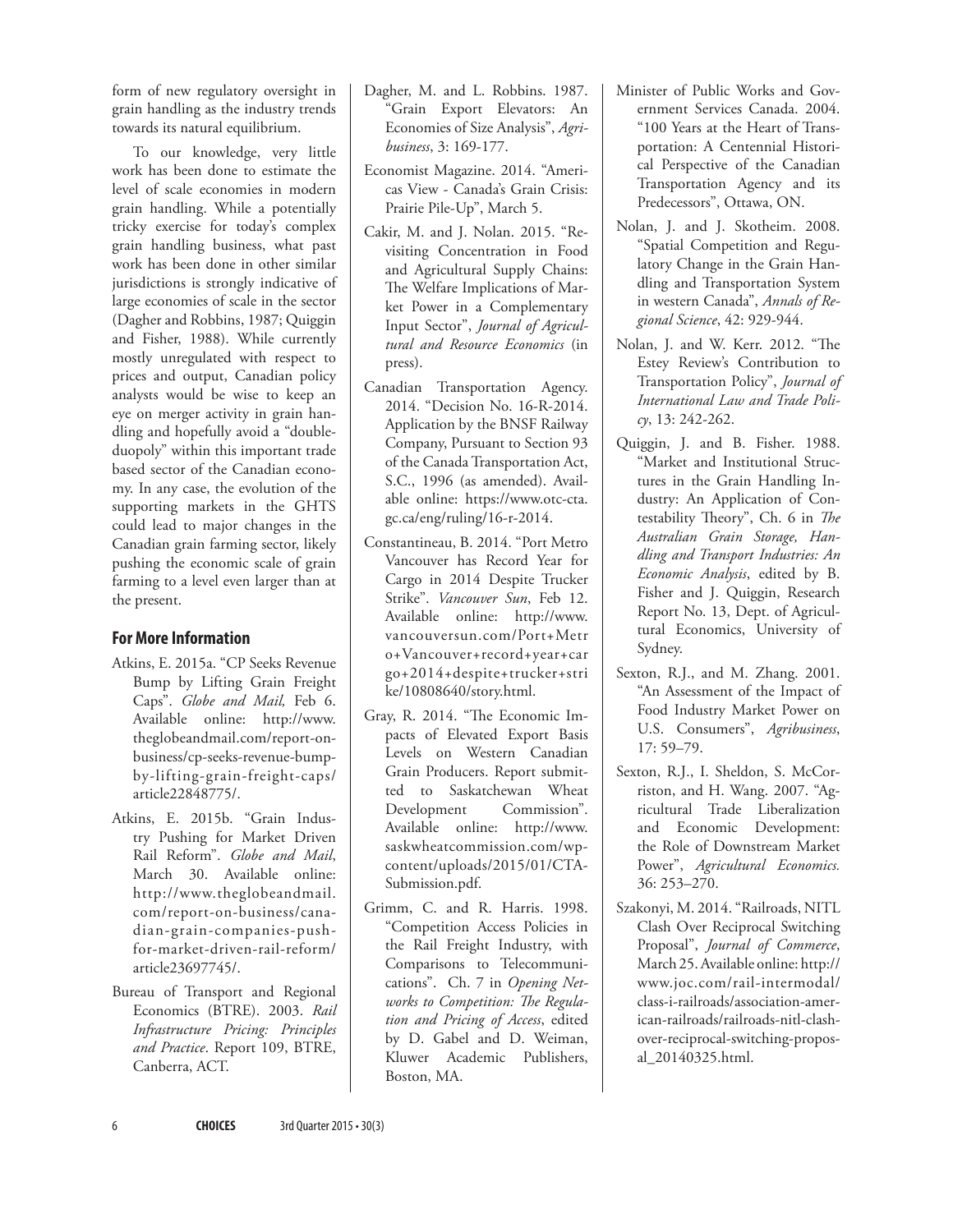- Transport Canada. 2011. "Rail Freight Service Review, Final Report. TP 15042", *Government of Canada*, Minister of Transport, Ottawa, ON.
- Transportation Research Board (2015) "Modernizing Freight Rail Regulation: Committee for a Study of Freight Rail Transportation and Regulation", Special Report 318, available online: http:// onlinepubs.trb.org/onlinepubs/ sr/sr318.pdf
- United States Department of Agriculture. 2015. "National Agricultural Statistics Service", *Grain Transportation Report*, March 26.
- White, P., C. Carter and R. Kingwell. 2015. "The Puck Stops Here! Canada Challenges Australia's Grain Supply Chains", *Research Report, Australian Export Grains Innovation Centre (AEGIC)*, Perth, Australia.

*James Nolan (james.nolan@usask.ca), is Professor at the University of Saskatchewan, Saskatoon, Canada. Steven Peterson (Research Scientist, Geographic Information Sciences and Technology Group), is at Oak Ridge National Laboratory, Oak Ridge, TN.* 

*Nolan would like to thank Savannah Gleim (University of Saskatchewan) for her assistance with the interswitching maps and data.*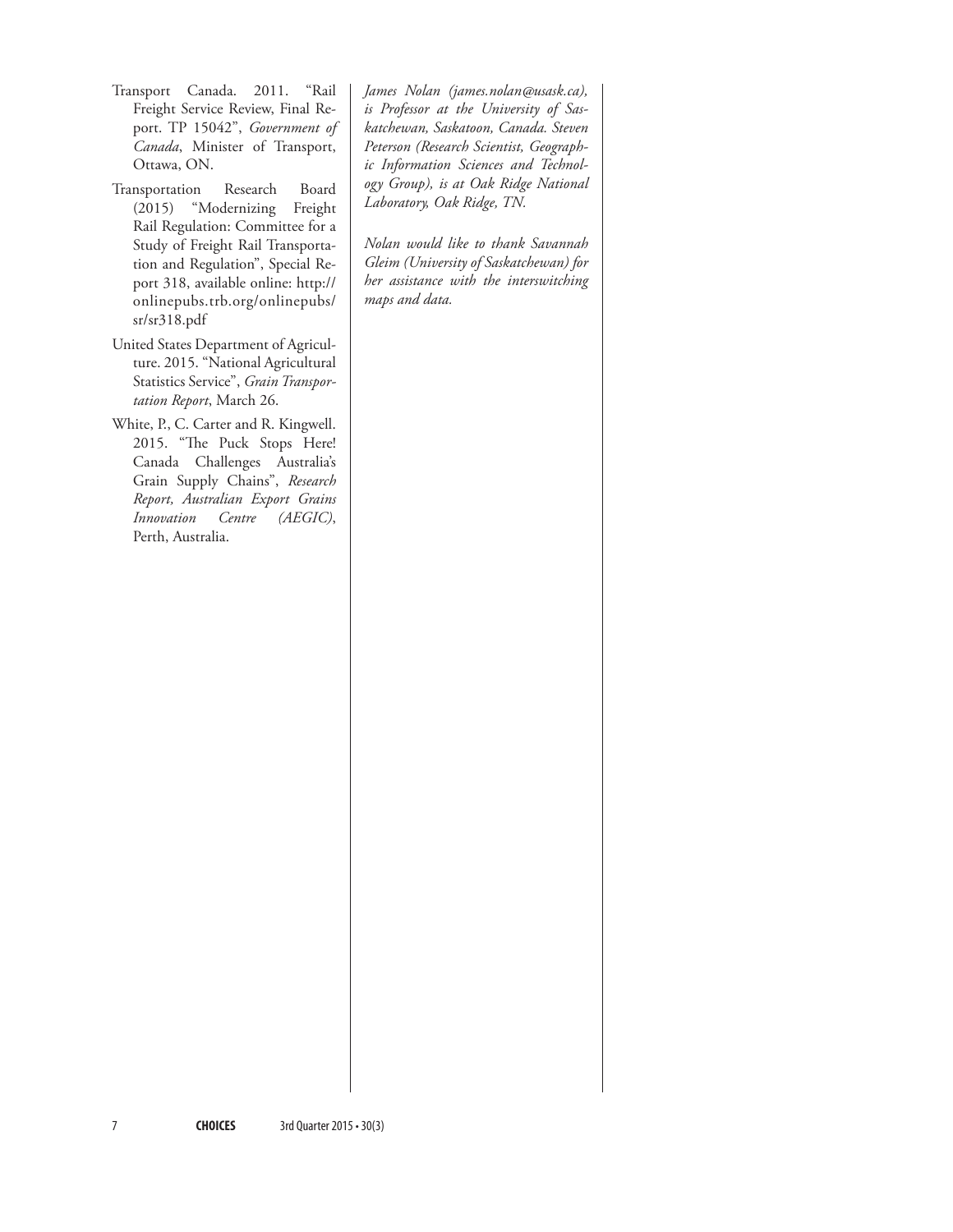The magazine of food, farm, and resource issues 3rd Quarter 2015 • 30(3)

NHOIOD

A publication of the Agricultural & Applied Economics Association



# **Railroad Competition and Wheat Rates**

Michael W. Babcock

*JEL Classifications: L92, O18, Q2 Keywords: Railroads, Transportation, Wheat*

**R**ailroads are important for transporting agricultural commodities from producing regions to domestic processing locations and export ports. These shipments involve large scale movements of low value, bulk commodities over long distances and thus rail service is virtually the only cost effective shipping alternative available. U.S. Department of Agriculture (USDA), Agricultural Marketing Service (2015) reports that railroads transported 83% of Montana and 80% of North Dakota grain and oilseeds during the crop marketing years from 2009 to 2012. Though not as critical as for Montana and North Dakota, rail transportation is significant for many other states producing grain and oilseeds. The corresponding percentages for South Dakota, Minnesota, Kansas, Oklahoma, Idaho, and Washington were 39%, 35%, 34%, 46%, 30%, and 31%, respectively.

### **U.S. Wheat Production Location Largely Determines Mode of Transport**

Wheat production in the United States is generally concentrated in some of the most sparsely populated areas of the country (Figure 1). The reliance of wheat shippers on rail transport is higher than the percentages for all grain and soybeans. For example, Montana ships nearly 100% of its wheat by rail.

According to USDA research, 9 of the top 10 wheat producing states are more than 150 miles from barge transportation on the Mississippi and Columbia Rivers which provides the most significant competition to railroads for long distance movements of wheat to export ports (Harbor, 2000). The average distances to barge loading locations for

the nine largest wheat producing states are 206.2 miles for Idaho, 219.9 miles for Kansas, 128.8 miles for Minnesota, 364.6 miles for Montana, 381.9 miles for North Dakota, 186.4 miles for Oklahoma, 214.8 miles for South Dakota, 276.7 miles for Texas, and 57.4 miles for Washington.

Wheat shippers in the central and northern plains states simply have no cost effective transportation alternative to railroads. Wheat produced in these areas move long distances to domestic processing and consumption locations or to export ports. Wheat shippers in these areas do not have direct access to barge loading locations and truck transport provide no competition for these movements. In contrast, transport of grain produced in more eastern regions has little reliance on rail transportation. For example,



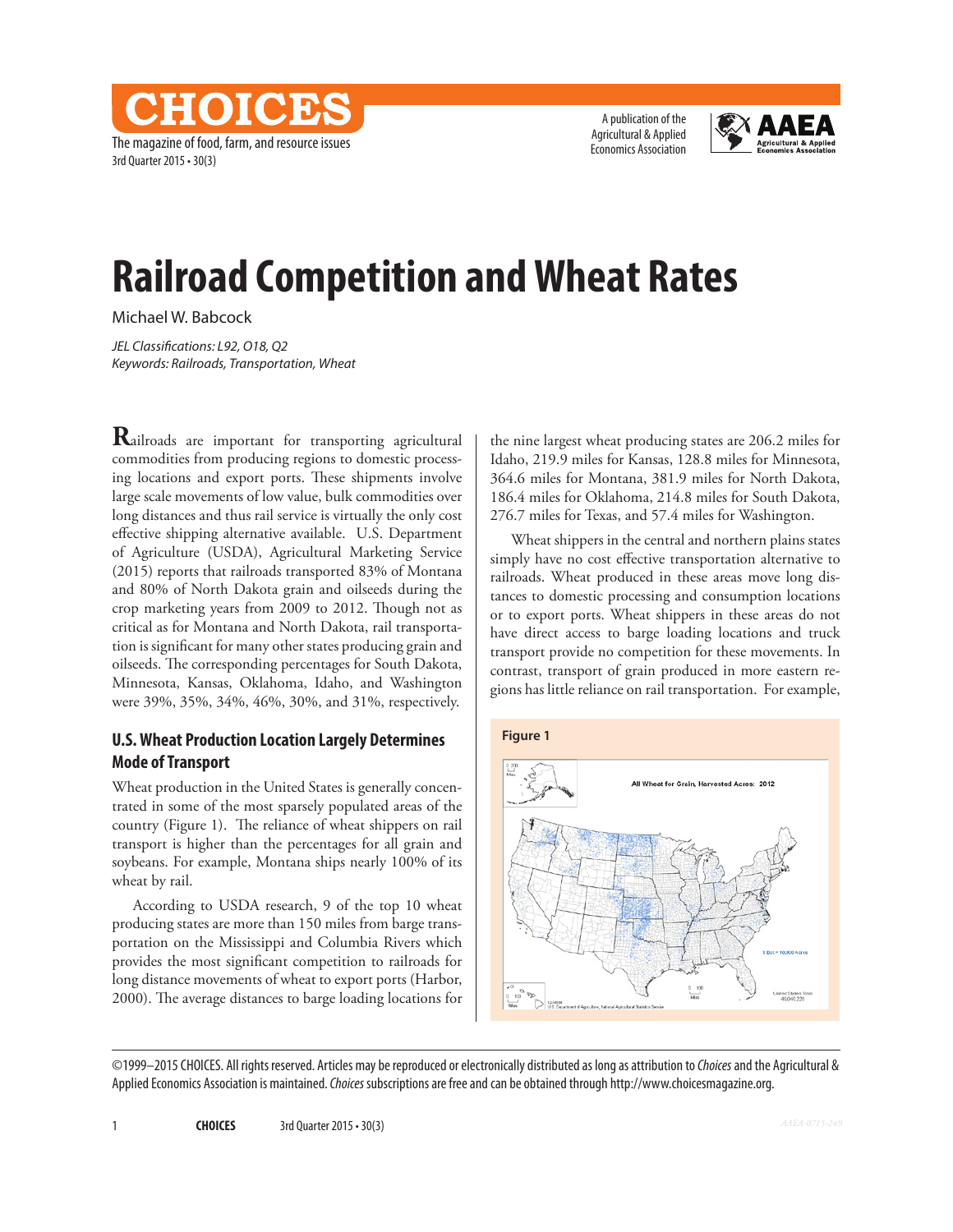the significance of barge competition for rail transport of grain is indicated by the percent of grain shipped by rail for states bordering the Mississippi River: 14%, 16%, 32%, and 6% for Iowa, Missouri, Illinois, and Arkansas, respectively (USDA, 2015).

#### **The Rail System and Competition**

The Class I railroad system of today was formed to take advantage of the long haul cost advantages of railroads relative to other types of transport. The Class I system of today was formed by railroad mergers occurring since 1980. For example, there were 40 railroads designated as Class I in 1980 but today there are only seven. The Regional (Class II) and Local (Class III) railroads are bridge carriers for the Class I railroads. However, depending on the railroad network, Class II and III railroads may contribute to competition among Class I railroads. For example, in North Dakota, the Dakota, Missouri Valley and Western (DMVW) is an affiliate of the Canadian Pacific (CP) but it serves areas of the state that the BNSF Railway does also, but not the CP. Thus DMVW competes with BNSF for these wheat shipments. Also, in North Dakota, the Red River Valley, and Western is an affiliate of BNSF but serves many areas of the

state where there is a strong CP presence. Thus RRVW competes with CP for these shipments. Thus the Class II and III railroads compete on behalf of their affiliate Class I railroad.

The Staggers Act of 1980 contained provisions that make railroad abandonment easier. As a result many miles of branch line serving rural areas were abandoned. However, the Class I railroads also sold branch lines to shortline (Class II and III) railroads. As a result the number of short-lines boomed in the 1980s and the 1990s. Between 1980 and 1999, 332 short-lines were created, operating 41,448 miles of track. Some of these short-lines are still "stand-alone" companies, but many have been absorbed by large firms that own and operate several short-lines under a common ownership.

Short-lines have several advantages that have enabled them to successfully serve rural areas. These advantages include lower labor costs than Class I railroads and the ability to more likely be able to operate low traffic density lines profitably. Since they have a relatively small number of shippers, short-lines are able to provide superior shipper service. Also short-lines reduce the number of truck shipments resulting in less highway maintenance and rehabilitation costs in rural areas.

| Table 1: Railroad Mileage by State and Class, 2013 |  |
|----------------------------------------------------|--|
|----------------------------------------------------|--|

| <b>State</b>                                | Class I | Percent of<br>Total | Class II, III | Percent of<br>Total | Total  |  |  |  |
|---------------------------------------------|---------|---------------------|---------------|---------------------|--------|--|--|--|
| Idaho                                       | 995     | 58.20%              | 714           | 41.8                | 1,709  |  |  |  |
| Kansas                                      | 2,790   | 59.5                | 1.896         | 40.5                | 4,686  |  |  |  |
| Minnesota                                   | 4,634   | 83                  | 951           | 17                  | 5,585  |  |  |  |
| Montana                                     | 2,139   | 65                  | 1,153         | 35                  | 3,292  |  |  |  |
| North Dakota                                | 2,064   | 63.2                | 1,204         | 36.8                | 3,268  |  |  |  |
| <b>Oklahoma</b>                             | 2,360   | 64.9                | 1,274         | 35.1                | 3,634  |  |  |  |
| South Dakota                                | 1.487   | 80.5                | 361           | 19.5                | 1,848  |  |  |  |
| Texas                                       | 12,173  | 87.2                | 1,783         | 12.8                | 13,953 |  |  |  |
| Washington                                  | 2,165   | 64.1                | 1,215         | 35.9                | 3,380  |  |  |  |
| Source: State Departments of Transportation |         |                     |               |                     |        |  |  |  |

The Class I railroads serving wheat areas are the Union Pacific (UP) and the Burlington Northern Santa Fe (BNSF). Table 1 displays the railroad network in the nine major wheat producing states.

As the data in Table 1 indicate, Class I railroads dominate the rail networks of these states, accounting for 58% to 87% of the rail mileage, but in six of the nine states, Class II and III railroads account for 35% to 42% of the railroad network.

Further insight can be gained regarding the degree of competition between Class I railroads by examining railroad mileage of each of the Class I railroads in each of the nine major wheat producing states.

The data indicate that some states have potentially more competition among Class I railroads than others. States dominated by one Class I railroad include Idaho (UP), Montana (BNSF), North Dakota (BNSF), and Washington (BNSF), while Kansas, Minnesota, Oklahoma, and Texas have relative balance between the mileages of at least two Class I railroads. Thus, the latter group would be expected to have more competition and thus lower railroad wheat transport prices.

In an early study to determine the preferences of over 300 shippers using short-line railroads in Kansas and Iowa, shippers were asked to rate the performance of their short-line railroad on 17 price-service characteristics relative to their previous Class I railroad and motor carriers (Babcock et al., 2010). It was found that grain shippers prefer short-line railroads while non-grain shippers prefer motor carriers. However, when the entire shipper sample is considered, more shippers prefer short-lines than any other type of transport. Short-line profitability is related to carloads per mile of mainline track, railroads to which a short-line connects, railroad firms operated by a parent firm, and gross miles of mainline track operated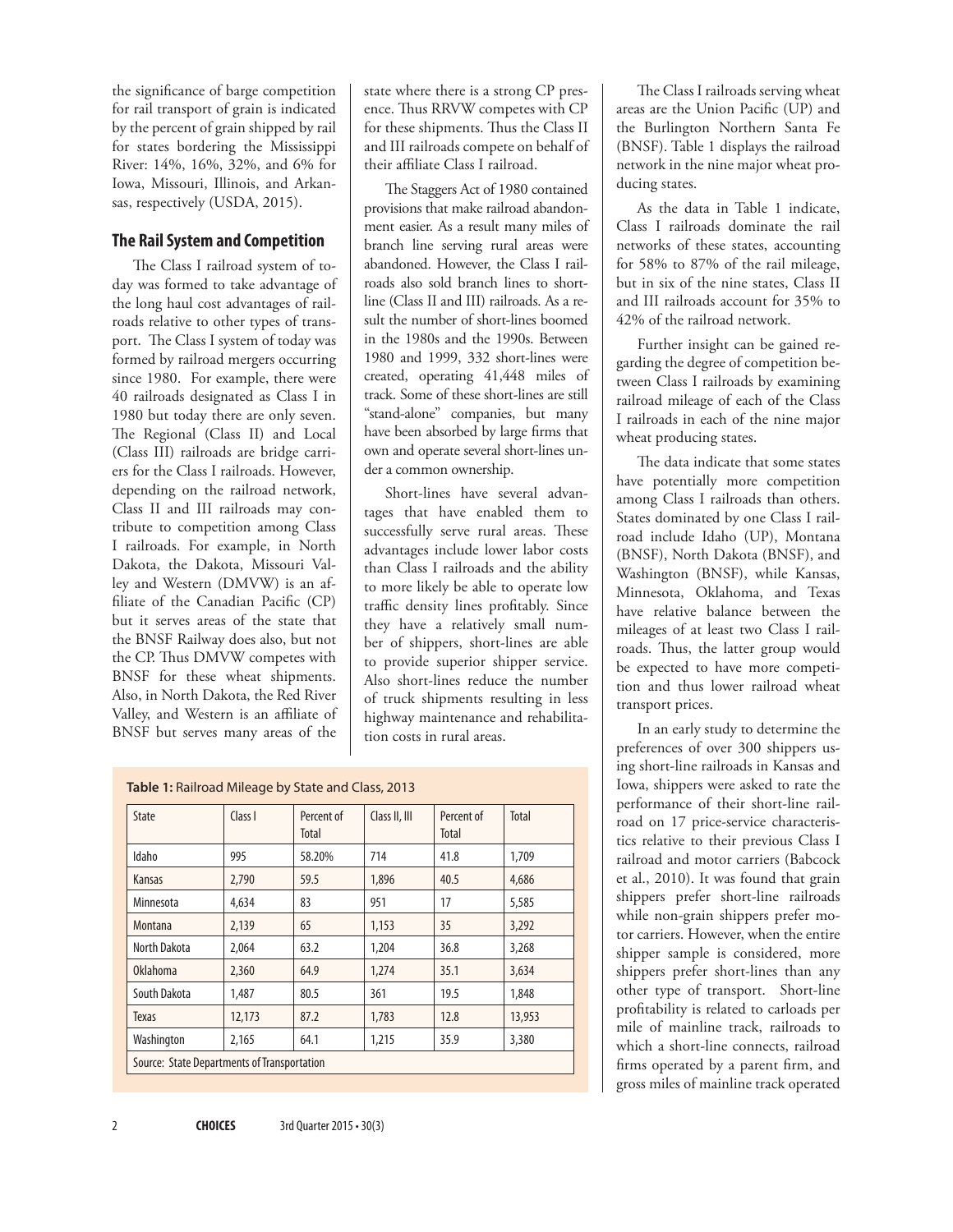| State                                       | <b>BNSF</b> | % of Total | UP                       | % of Total               | KCS                      | % of Total               | <b>CN</b>                | % of Total               | CP                       | % of Total               | Total  |
|---------------------------------------------|-------------|------------|--------------------------|--------------------------|--------------------------|--------------------------|--------------------------|--------------------------|--------------------------|--------------------------|--------|
| Idaho                                       | 118         | 11.90%     | 877                      | 88.10%                   | $\overline{\phantom{a}}$ | $\overline{\phantom{a}}$ | $\overline{\phantom{a}}$ | $\overline{a}$           | $\overline{\phantom{a}}$ | $\overline{\phantom{a}}$ | 995    |
| Kansas                                      | 1,237       | 44.3       | 1,535                    | 55                       | 18                       | 0.6                      | $\overline{\phantom{a}}$ | $\overline{\phantom{a}}$ | $\overline{\phantom{a}}$ | $\overline{\phantom{a}}$ | 2,790  |
| Minnesota                                   | 1.686       | 36.4       | 665                      | 14.4                     | ٠                        | $\overline{\phantom{a}}$ | 479                      | 10.3                     | 1,804                    | 38.9                     | 4,634  |
| Montana                                     | 2,003       | 94.1       | 125                      | 5.9                      | $\overline{\phantom{a}}$ | $\overline{\phantom{a}}$ | $\overline{\phantom{a}}$ | $\overline{\phantom{m}}$ | $\overline{\phantom{a}}$ | $\overline{\phantom{a}}$ | 2,128  |
| North Dakota                                | 1,714       | 78.1       | $\overline{\phantom{a}}$ | $\overline{\phantom{a}}$ | ٠                        | $\overline{\phantom{a}}$ | ٠                        | $\overline{\phantom{a}}$ | 482                      | 21.9                     | 2,196  |
| Oklahoma                                    | 1,037       | 43.9       | 1,173                    | 49.7                     | 150                      | 6.4                      | $\overline{\phantom{a}}$ | $\overline{\phantom{a}}$ | $\overline{\phantom{a}}$ | ٠                        | 2,360  |
| South Dakota                                | 889         | 59.8       | $\overline{\phantom{a}}$ | $\overline{\phantom{a}}$ | $\overline{\phantom{a}}$ | $\overline{\phantom{a}}$ | $\overline{\phantom{a}}$ | $\overline{\phantom{a}}$ | 598                      | 40.2                     | 1,487  |
| <b>Texas</b>                                | 4,929       | 40.5       | 6,336                    | 52                       | 908                      | 7.5                      | $\overline{\phantom{a}}$ | $\overline{\phantom{a}}$ | $\overline{\phantom{a}}$ | $\overline{\phantom{a}}$ | 12,173 |
| Washington                                  | 1,633       | 75.4       | 532                      | 24.6                     | ٠                        | $\overline{\phantom{a}}$ | $\overline{\phantom{a}}$ | $\overline{\phantom{a}}$ | ٠                        | ٠                        | 2,165  |
| Source: State Departments of Transportation |             |            |                          |                          |                          |                          |                          |                          |                          |                          |        |

#### **Table 2:** Class I Railroad Mileage by State, 2013

by the short-line (Prater and Babcock, 1998).

Historically, North Dakota and Montana have had the highest railroad wheat transport prices (rates). However, recent evidence from USDA is inconclusive on whether Montana and North Dakota rail wheat rates are higher and have increased faster than other states. In the 1988-2007 period Prater et al., (2010) found that in the case of rail revenue per ton, Montana and North Dakota had the smallest increases of the 10 grain producing states evaluated. Iowa, Nebraska, South Dakota, and Kansas had the largest increases. For revenue per ton mile, Colorado, Kansas, Indiana, and Missouri had the largest increases while Montana and North Dakota had the smallest increases. In fact, North Dakota rail revenue per ton-mile actually decreased during the 1988-2007 period.

For revenue/variable cost ratios (R/VC) the states with the largest increases were Kansas, Missouri, Colorado, and Nebraska. Montana's ratio remained virtually unchanged. North Dakota and Indiana had the lowest increases in R/VC ratios for the 1988-2007 period. USDA reported that Montana had the 7<sup>th</sup> lowest and North Dakota the 8<sup>th</sup> lowest average grain and oilseed rates per ton-mile in the 2006-2010 period for 36 states.

A recent 2014 study by Babcock, McKamey, and Gayle addressed the issues of railroad competition and its effect on railroad prices for North Dakota, Montana, and Kansas wheat using rigorous statistical techniques. Since Kansas has two Class I railroads of approximately equal size while North Dakota has one, the authors were able to examine if competition among rail lines is stronger in Kansas, leading to lower Kansas rail wheat prices than North Dakota and Montana rail wheat prices. The authors found for North Dakota—but not Montana— that the railroad average wheat rate per ton-mile were higher than the average Kansas wheat rates due to greater rail competition in Kansas.

## **Future Impacts from Structural Change in Rail Transport**

Since the price received by producers is approximately the destination price minus the price at the origin, if railroads raise their prices, the price received by producers is correspondingly reduced. The lower prices have a direct effect on farm income, reducing crop receipts. An USDA study of the rail service disruption that occurred in the Upper Midwest in 2014 concluded that transportation cost increases for corn, wheat, and soybeans from the Upper Midwest to the Pacific Northwest ports and the Gulf of Mexico ports could have depressed local crop prices on average by between \$0.11 per bushel to as much as \$0.18 per bushel in 2014 (USDA-AMS, 2015).

Over the last 25 years, railroads have been gradually shifting the cost of wheat transport to rail car leasing companies and shippers. In 1990, railroads owned 63% of the rail cars and car leasing companies and shippers owned 37%. By 2013, the railroads owned 35% of the rail cars and the shippers and rail car leasing companies owned 65%. How this shift in risk within the supply chain will affect U.S. grain producers and U.S. competitiveness, will be evident in the coming years.

# **For More Information**

- Babcock, M.W., M. Prater, J. Morrill, and E. R. Russell. 2010. "Competitiveness of Short Line Railroads." *Journal of the Transportation Research Forum* 34(3): 111-132.
- Babcock, M.W., M. McKamey, and P. Gayle. 2014. "State Variation in Railroad Wheat Rates." *Journal of the Transportation Research Forum* 53(3): 83-100.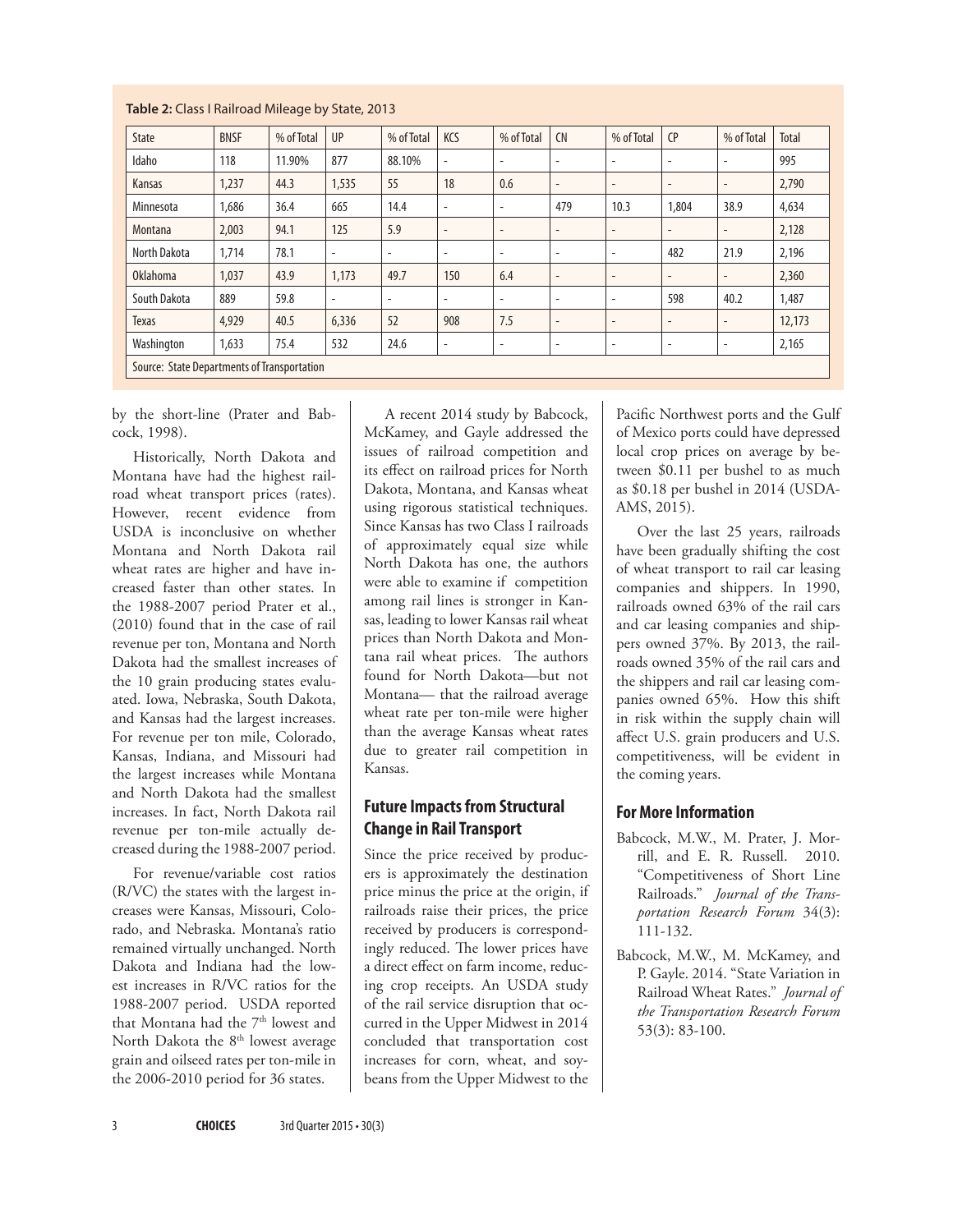- Harbor, A.L. 2000. "Competition in the U.S. Railroad Industry: Implications for Corn, Wheat, and Soybean Shipments." Paper presented at the 2008 Transportation Research Forum Annual Meeting, Fort Worth, Texas, March.
- Prater, M.W., and M. W. Babcock. 1998. "Grain Dependent Short Line Railroad Profitability: An Operating Cash Flow Approach." *Transportation Journal* 38(2): 18-31.
- Prater, M., K. Casavant, E. Jessup, B. Blanton, P. Bahizi, D. Nibarger, and I. Weingram. 2010. "Rail Competition Changes Since the Staggers Act." *Journal of the Transportation Research Forum* 49(3): 111-132.
- U.S. Department of Agriculture, Agricultural Marketing Service (USDA-AMS). 2015. *Rail Service Challenges in the Upper Midwest: Implications for Agricultural Sectors – Preliminary Analysis of the 2013- 2014 Situation*, January. Available online: http://www.usda.gov/oce/ economics/papers/Rail\_Service\_ Challenges\_in\_the\_Upper\_Midwest.pdf

*Michael W. Babcock (mwb@k-state. edu) is Professor, Department of Economics, Kansas State University, Manhattan, KS.*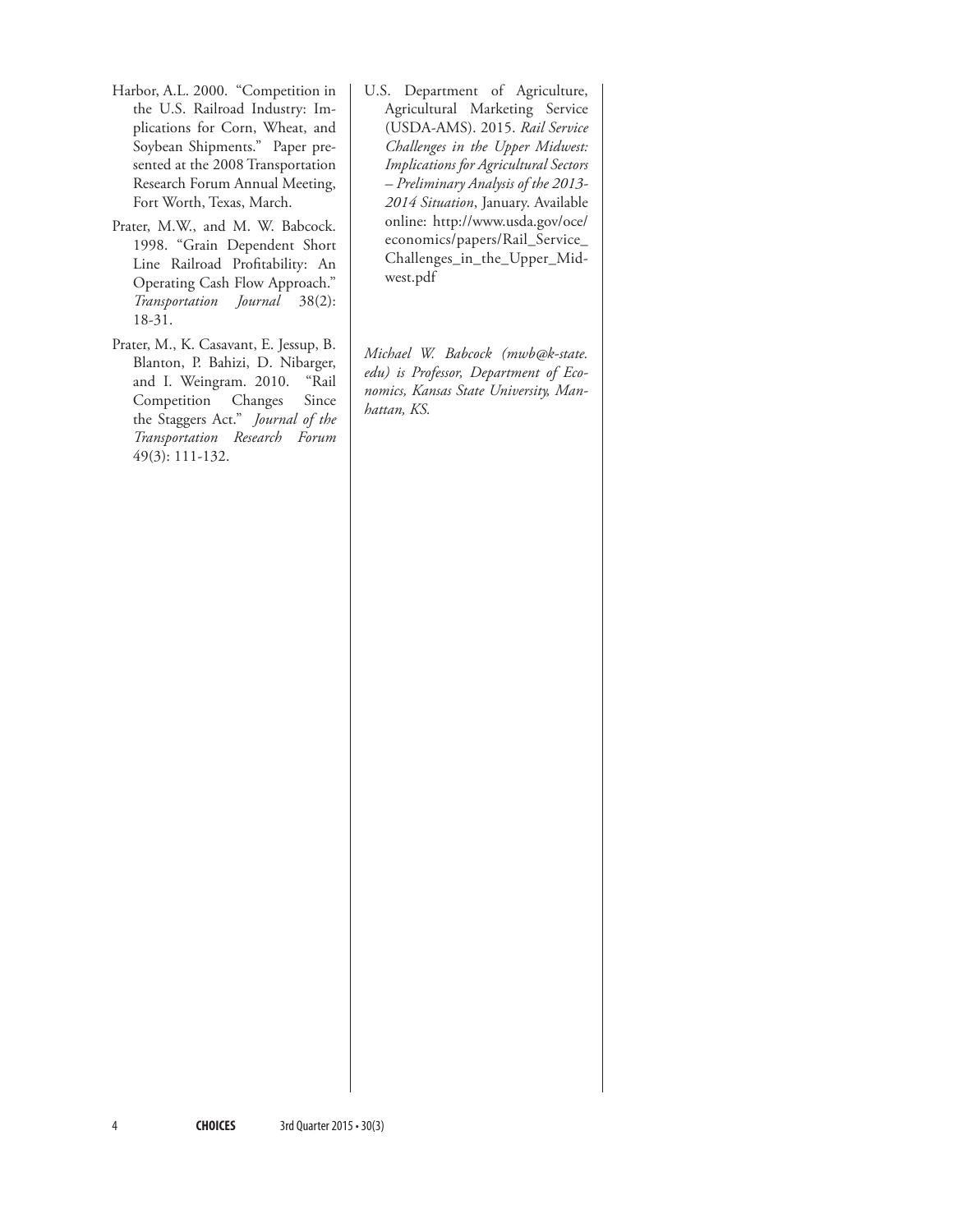The magazine of food, farm, and resource issues 3rd Quarter 2015 • 30(3)

CHOICES

A publication of the Agricultural & Applied Economics Association



# **Benefits of Transportation Investments: How You Measure Matters**

Jeremy L. Sage

*JEL Classifications: L91, O18, R40, R42 Keywords: Computable General Equilibrium, Freight Impacts, Infrastructure Investment*

**C**ongestion in the truck transportation industry results in significant costs throughout the economy. For example, a 2011 survey of Washington state freight-dependent industries found that a 20% increase in congestion faced by the freight dependent industries would result in an impact of nearly 1,800 jobs lost and a reduction of \$244 million in regional output from the state's Central Basin region alone (Taylor et al., 2013). Much of the output of the Central Basin is agriculturally-driven. The estimated impact is largely generated as a result of the freight dependent businesses increasing spending on resources to counteract the increased congestion. In turn, prices of freight dependent goods are increased and consumers must decrease purchases of services and non-freight dependent goods to pay for the increased costs of freight dependent goods. In essence, congestion causes general inefficiency, requiring the truck transportation industry to be less productive.

Given the economic inefficiency of congestion, infrastructure investments that reduce freight travel time and operating costs along the supply chain can be considered to represent a technology improvement that permits the industry to become more productive, for a given level of capital and labor. These efficiencies are generally realized through reduced driver time on the road resulting in reduced labor costs; reduced vehicle repair and operating costs; and increased trip miles per unit of time per vehicle, resulting in more productive individual vehicles and requiring fewer trucks to accomplish the workload.

It is a widely held view that our country is underinvesting in all types of infrastructure at a time of high need. In their most recent grading of the U.S. infrastructure, the American Society of Civil Engineers identified a backlog of more than \$3.5 trillion in overdue maintenance. This backlog, among other conditions, earned the U.S. infrastructure a D+ average. The roadway system fell on the low end of the report card, earning only a D (American Society of Civil Engineers, 2013). At the federal level, major funding and authorization legislation governing surface transportation investment includes the most recent 2012 Moving Ahead for Progress in the 21st Century Act, commonly referred to as MAP-21 (U.S. Department of Transportation, 2015).

While much of the political discussion has focused on the source of revenue for infrastructure projects, with so great a need, it is not totally clear where the greatest return to public investment lies. An important contribution to that discussion is through economic analysis of investment impacts. The impacts of various investment options—and underinvestment—in infrastructure are important for the general public, and especially policy decision makers, to understand. Given that the impacts are systemic and challenging to capture quantitatively, economists have used multiple ways to estimate these impacts. Each approach has its limits and differing assumptions; and the right approach depends on the specific question and data at hand.

As we progress further into the  $21^{st}$  Century, the language of current and future federal transportation funding and bills, like MAP-21, point to a growing need among agencies for rigorous analysis of the economic impacts generated via efficiency and productivity gains resultant of infrastructure investment. The two most common methods used by transportation agencies in evaluating economic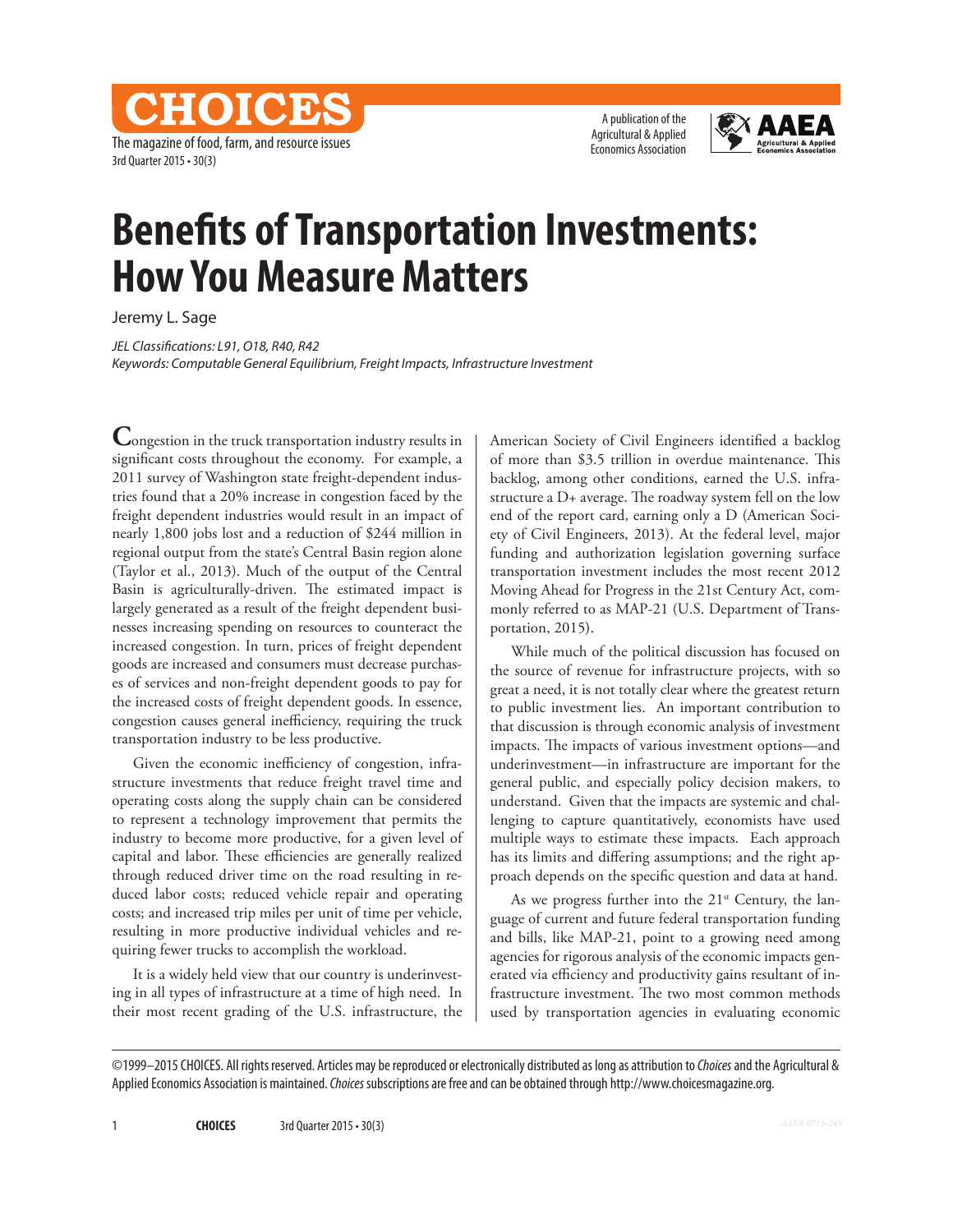impacts are (1) the often used status quo Input-Output (I-O) model and (2) the Computable General Equilibrium (CGE) model. The CGE model is a more sophisticated method which has gained popularity over I-O in academic literature as well as among federal government agencies for a variety of applications—for example, the U.S. Environmental Protection Agency's Economic Model for Environmental Policy Analysis CGE but not necessarily among state-level government agencies.

Efficient freight mobility is largely a result of successfully balancing the demand for transportation capacity and service with the quantity supplied of those services and capacities. In order to prioritize the investment in infrastructure and capacity to achieve efficient freight mobility, an accurate assessment of transportation demand, and the costs and productivity of transportation services is required. The need for prioritization arises particularly when funds are limited, requiring infrastructure investments be allocated to where the marginal returns of mobility are the highest—that is, where the biggest bang for the buck is to be had. These economic truisms are as applicable to the public sector as they are to the private sector. However, public sector entities, unlike their private sector counterparts, often experience difficulty in determining the impacts that result from public investments in freight-related infrastructure and activities, in assessing the costs of providing those facilities, and in determining the economic feasibility and viability of any infrastructure investment. In the private sector, decision makers must be responsible to the company's bottom line. In the public sector however, the bottom line is multi-faceted and includes public benefits and the ability to generate economic impacts to the region, not just one firm, or one sector.

Not only is an efficient freight system valuable for statewide interests, but also for the economic interests of rural agricultural communities within the state or region, as these communities are highly dependent upon the ability to efficiently deliver goods to local and world markets. A growing number of communities recognize that efficient freight movement is directly associated to the health of their local and regional economies. As a result, federal, state, and local governments are increasingly being asked to improve freight mobility through operational improvements and new public infrastructure.

To prioritize public investments in freight systems and to insure consideration of the contribution of freight to the overall system performance, states, and regions need a reliable method to analyze freight benefits associated with proposed highway and truck intermodal improvements that would lead to enhanced trade and sustainable economic growth, improved safety, and environmental quality, and goods delivery. In addition to quantifiable performance measures that aide in the identification of how well a project can meet a set of goals, public agencies need to effectively communicate the decision justifications to the public.

# **Options for Quantifying Economic Performance: Choosing the Right Approach**

While the development of I-O models was groundbreaking, their limitations, largely due to flexibility of assumptions, can prove to be overly simplistic and without a real world practicality. These limitations continue to lead to various attempts to overcome them. The first of these came in the early 1960s with the development of Linear Programming (LP) models which allowed for the explicit introduction of input constraints and prices to the models. The CGE model can be thought of as an extension of these early LP models but borrowing from the I-O framework as well. The seminal work on CGE modeling is

attributed to Johansen (1960), and is as a blend of neoclassical theory applied to contemporary policy issues (Bandara, 1991). Since the development of CGE models, there have been few credible attempts to argue for the use of I-O over CGE. One of these comes from West (1995) who maintains that in cases for which data is limited and the scope of the project is only for a small region the I-O model may be the only practical option. Rose and Liao (2005) add further argument with the suggestion that the difference between direct and indirect impacts is clearer in an I-O framework. However, they also provide a method for making that distinction in a CGE model. Most peer-reviewed articles dealing with the topic recommend always using CGE over I-O if possible (Seung, Harris, and Macdiarmid 1997; Rose and Liao, 2005; Dwyer, Forsyth, and Spurr, 2005; Dwyer, Forsyth, and Spurr, 2006; Partridge and Rickman, 2010; Cassey, Holland, and Razack, 2011).

Rose and Liao (2005) point out that because of these I-O limitations, it provides only an upper bound estimate of the impacts of a policy or project. Similarly, Dwyer, Forsyth, and Spurr (2005) suggest the method has "inherent biases that overstate the impacts on output and jobs." Attempts have been made to deal with these assumptions by extending I-O models (Rose and Liao, 2005). However, the basic problems remain.

In contrast, within the context of a CGE model, the restrictions found in I-O models, namely fixed prices, supply, and budget constraints, can be relaxed—albeit at the cost of adopting a new set of assumptions. The underlying premise of all CGE models is the assumption that if all markets in a given economy are in equilibrium, then any individual market within that economy will also be in equilibrium and therefore a market clearing price and quantity exists for any individual sector of the economy, as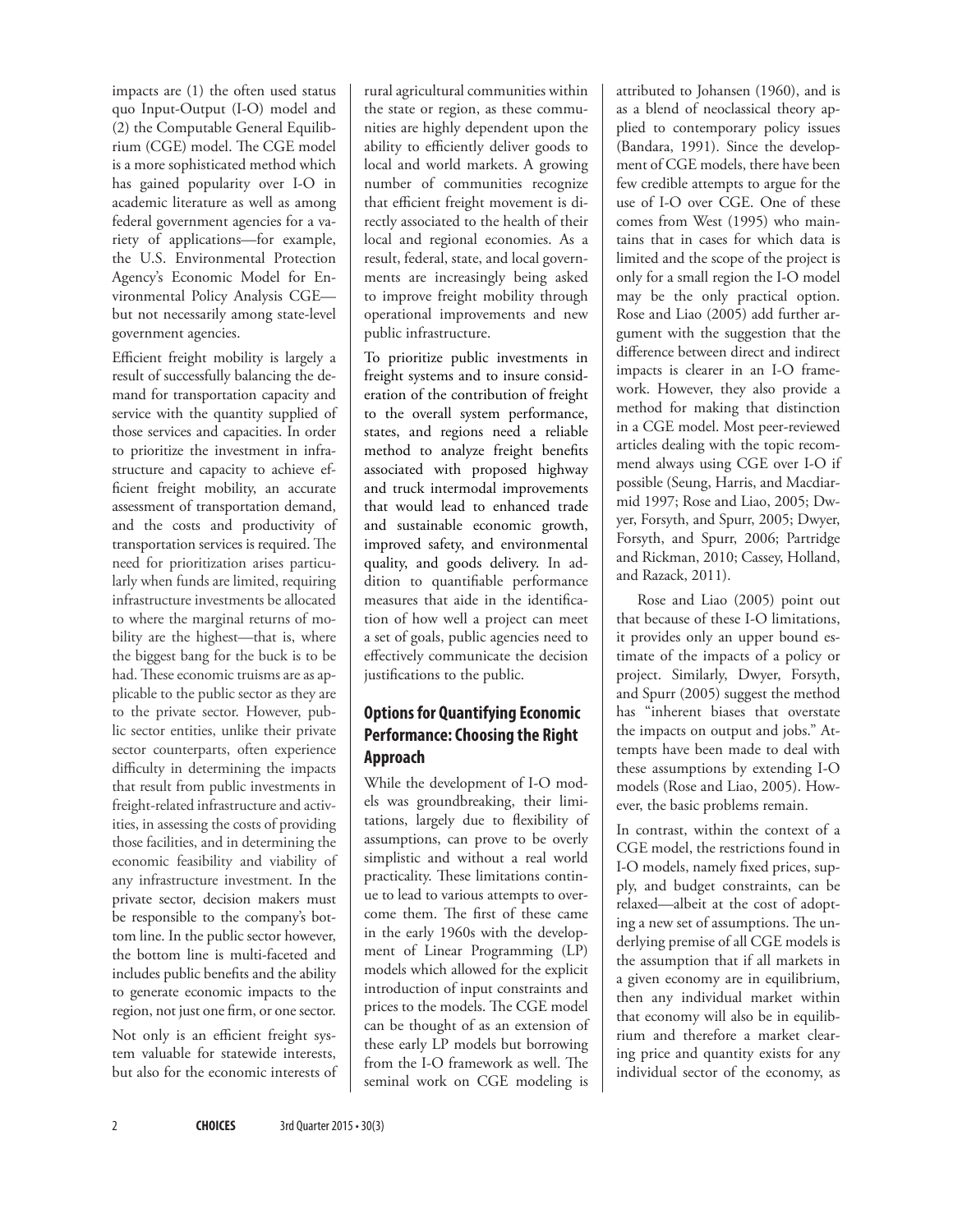well as the whole regional economy. The conceptual flow of activities is relatively simple and straightforward with all firms in an economy producing their own unique goods from inputs—labor and capital—which are provided by the households. These goods, services, and commodities are then either utilized as inputs for other firms or consumed by households at the respective market clearing price.

### **Impacts vs. Net Social Benefits**

Another issue that ought to be discussed when dealing with regional policy decisions is the difference between economic impacts, as measured through economic impact analysis, and net social welfare, generally estimated using Benefit-Cost Analysis (BCA). Welfare is touted as the more appropriate metric for decision making (Edwards, 1990; Abelson, 2011); however impact is very widely used. This is not for theoretical reasons, but rather because impacts are more readily understood by a general audience. An impact can be stated as a change in the number of jobs—a very easy to understand and increasingly demanded performance metric; net social benefits are defined in terms of utility, something only economists tend to discuss. It also could be the case that impacts are so popular due to the long-time dominance of I-O models in regional science. Unmodified I-O models are incapable of estimating net social benefits, leaving impacts as the only available metric.

CGE models, on the other hand, can be used to directly estimate social welfare—generally by calculating an economic measure, referred to as *equivalent variation* (Hirte, 1998; Böhringer and Welsch, 2004).

# **A Comparison of Results for Highway Improvements in Washington State**

To date, most analyses of the impact of highway infrastructure improvements on state transportation system performance have focused on the impact on passenger traffic or the total vehicle count. However, there are important differences between passenger and freight transportation that need to be considered to accurately assess the impact of highway infrastructure improvements. This is particularly true when it comes to the consideration of such improvements on congestion and travel time reliability and determining the appropriate dollar value to use for changes in reliability for freight. It quickly becomes apparent that the matter is much more complicated than for passenger travel.

For passenger travel, the total value of a trip is calculated as the value to the driver and any passengers on board. The value to these occupants of the change in reliability is generally accepted to be their value of time multiplied by the change in travel time. While there is still a debate in the literature regarding the appropriate value of time to use (that is, is it the average hourly wage rate in the area—or should it be half of that for travel time, or other options), and whether the relationship between a reduction in reliability and social value is a simple relationship, it is clear that these issues pertain to the driver and occupants of the vehicle and thus are directly related to the operation of the vehicle.

Some have interpreted the valuation of time for freight transportation in a parallel fashion by using the hourly wage of the truck driver. However, the driver's wage reveals only part of the true value of time in a freight operation. Freight transportation typically involves at least a shipper and a carrier. The value placed on a reduction in travel time differs considerably across shippers of different products, distances involved in point-to-point shipments, transport mode, and other factors. Additionally, the perishability of a product, particularly fruits and berries, generates a freight value of time that moves beyond an operating

cost perspective. As the perishability of product increases, the time sensitivity of the shipper increases, thus placing more concern the ability to reliably deliver products on time, without significant degradation.

The role of freight movement in a region is strongly tied to its relationship, to its 'core' and 'traded' industries. With several major west coast ports, the Northwest's economy is tightly bound to these traded industries, where we understand traded industries to be those industries that produce and sell more goods than what can be consumed locally, and thus are selling products to a national or international market and provide a flow of incoming dollars to the local economies. In Washington state, this is largely comprised of agricultural commodities including wheat, apples, and hay. Since the development of the interstate highway system, manufacturing industries have become interdependent upon the trucking industry. The degree to which an industry is dependent upon this system varies considerably. In their evaluation of Portland's traded industry use of transportation, the Economic Development Research Group, Inc. identified the agricultural industry (NAICS 111) as relying upon Truck usage for 73 percent of their transportation needs, while publishing industries (NAICS 511) are 35 percent reliant upon Truck and 36 percent on postal.

In Washington State, recent intercept surveys of trucks heading west on Interstate-90 towards the Puget Sound were significantly comprised of agricultural products. More than half (56%) of all trucks surveyed (n=2610) originated within the state and often destined for distribution centers (38%) and international ports for export (15%). Of those trucks destined for major ports (Seattle and Tacoma), the most prevalent commodities consisted of Hay, French Fries, and Apples; all strong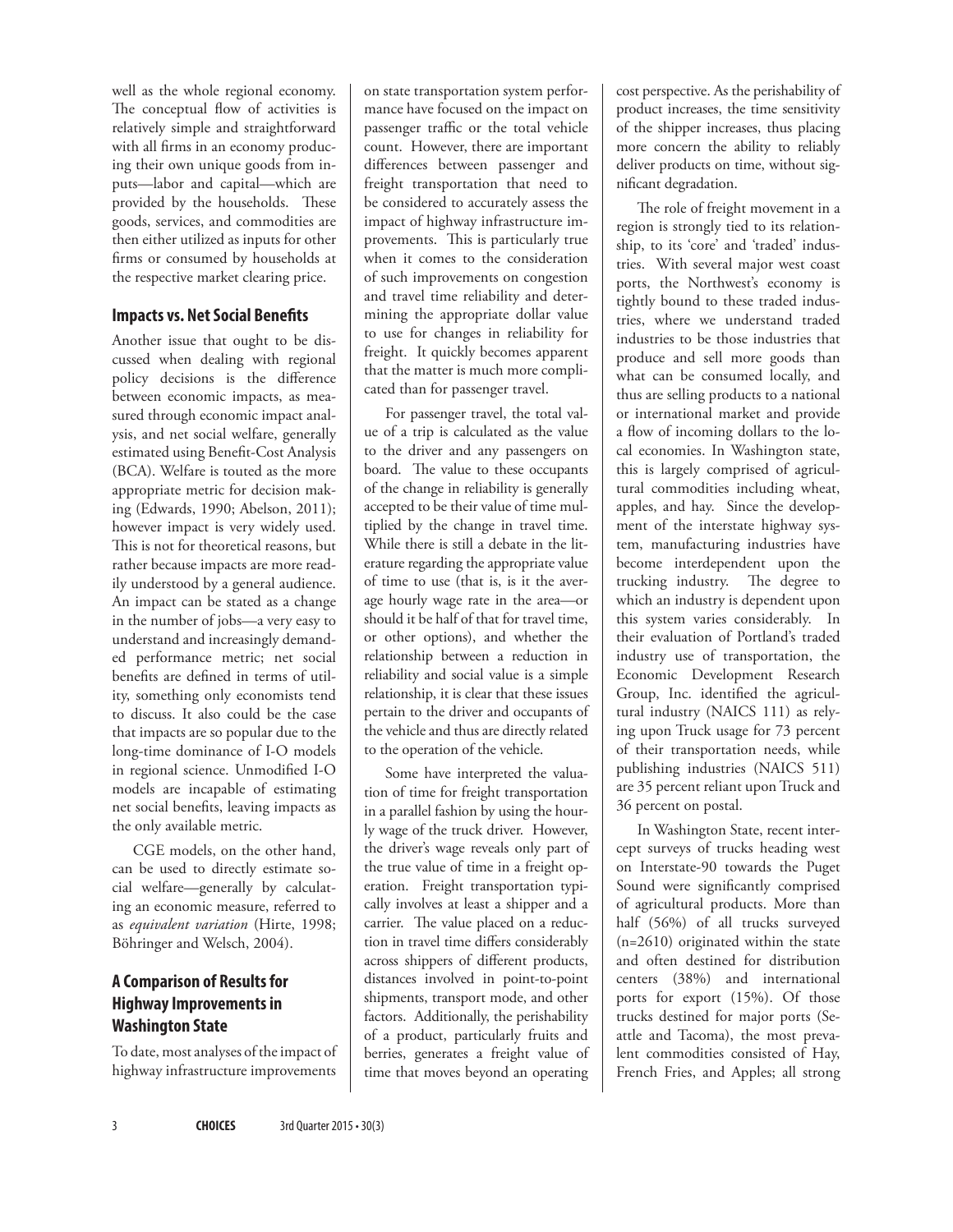Washington based agricultural products. While these products all originate in the more rural eastern portion of the state in which congestion is a limited concern, their destinations route them through dense traffic that is frequently plagued by congestion, thus making highway investment in congestion relief a very relevant concern for the state's Agricultural regions.

### **Results Using the CGE Model**

To assess the value in using a CGE based model to estimate the impacts generated by infrastructure investments, researchers utilized Washington based travel demand models (TDMs) to visualize the travel related impacts. In the scenarios assessed, the TDMs suggest congestion relief stemming from the infrastructure improvement. With congestion relief comes a reduction in cost of freight dependent good that in turn produces a positive effect, in that they simulate consumers increasing purchases of services and non-freight dependent goods, as well as a negative effect that simulates the trucking industry's response of reducing employment. Though it's potentially counterintuitive, the results indicate losses in trucking based jobs as a result of their newly gained capacity to increase their output with fewer trucks and drivers.

In addition to the jobs modeled to be lost in the trucking sector, the sector associated with other transportation modes and warehousing also projects some, though markedly fewer, losses in the CGE model. Most of the sectors demonstrate only marginal changes in employment levels, with most experiencing less than a five job changes. The sectors where job gains are substantial enough to take notice are found in several heavily freight dependent sectors. This is particularly true for the manufacturing sector, as well as agriculture and forestry. These two sectors combined more than

offset the losses experienced in the truck-transport sector. Other notable sector employment gains include retail trade gains.

## **Results Using the I-O Model**

It is important to preface the I-O model results by noting that the I-O will never produce a negative number when modeling an increase in output by a sector; getting back to some of the concerning limitations of such models. This goes for the sectors directly impacted as well as all the indirect and induced effects. In essence—due to lack of information about the number of trucks added or reduced—only one piece of the potential response is modeled. Congestion relief from the project is seen as producing a positive effect, in that it stimulates consumers to increase purchases of services and non-freight dependent goods (consumer benefit). The I-O model does not account for the trucking industry becoming more efficient and able to do more with fewer trucks. Given this, it is not surprising that in most of the sample scenarios conducted, the I-O model results in higher job growth estimates. However, taking the output change under consideration, CGE models result in greater changes than their I-O counterparts. This observation is a result of the flexibility built into the CGE model through increases in the productivity of the trucking sector for given levels of capital and labor (Sage et al., 2013).

## **Looking to the Future**

Infrastructure improvement projects that reduce operating costs and travel time of freight users on the roadway is an activity that inherently affects the productivity and economic efficiency of the user; two critical components that are addressed in the National Freight Policy provisions of MAP-21. As readily available and user friendly as I-O models are, their major drawback is the inability to simulate a change in productivity directly. To assess the economic impacts of such infrastructure improvement projects, the benefits experienced by the users must be manually translated into a change in demand by freight users. Despite being able to compute the change in demand, the I-O model described here is not able to fully account for the improved productivity of the trucking industry, and thus does not confidently model how the trucking sector meets the increased demand.

Where infrastructure projects are large enough and productivity is increased to the point that now fewer trucks—and therefore fewer drivers—can meet the demand needs, we may experience a reduction in employment in the transport-by-truck sector. The I-O model does not pick this up. However, the CGE is able to directly model increased productivity of an industry and are thus able to model the entire economy-wide reaction to the infrastructure improvement that is a result of decreased operating cost and travel time. It is for this specific ability to model productivity changes that a regional CGE model should be incorporated into the prioritization. By implementing an economic impact study alongside the typical BCA, these analyses will better inform agency prioritization decisions with regard to the affect infrastructure projects have on freight systems and the regional economy that is necessarily interwoven with them. As more benefits accrue and are accounted for, the impact on the economy will continue to grow. Thus, as capabilities to account for benefits stemming from increases in reliability are developed, a more complete impact can be assessed.

The applicability of the above defined economic impacts models do not stop at the level of on-highway investments. Intermodal facilities such as truck-to-rail facilities frequently employed in agricultural regions--where goods are transferred from truck to rail for shipment to domestic markets,